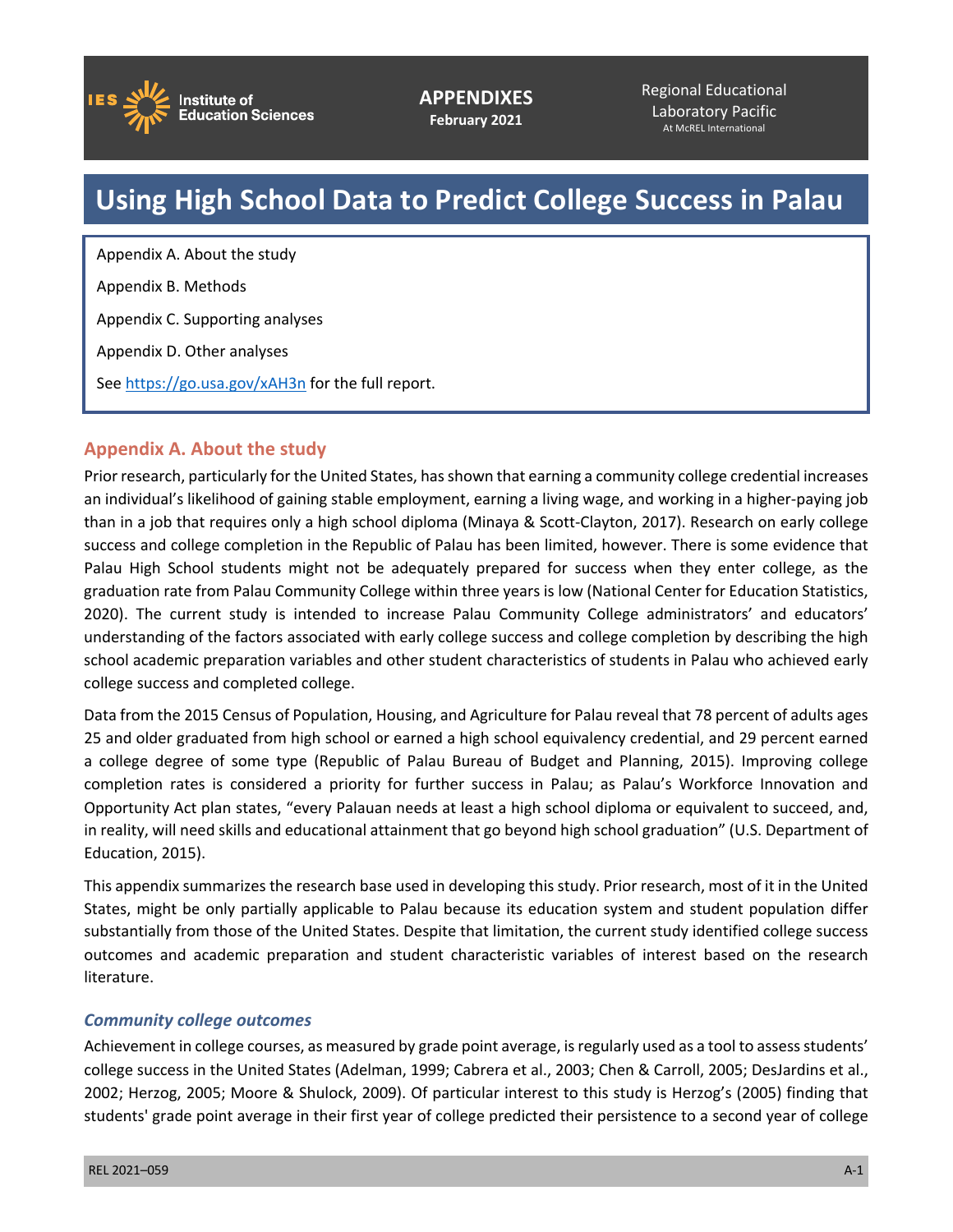enrollment and to degree completion in the United States. The current study used earning a grade point average requires students to maintain a grade point average of 2.0 or higher to earn a credential or degree (Palau Community College, n.d. a, b, c, d). of 2.0 or higher as a binary outcome (yes/no) representing early college success, as Palau Community College

 Research in the United States has found that students are most likely to drop out of college in their first or second year (Bradburn, 2002; Horn, 1998; Stephan et al., 2015). Likewise, students who persist past their first year are significantly more likely to complete a college degree (Horn, 1998). For example, Bradburn (2002) found that among students who enrolled in public two-year institutions in the United States, 44 percent left within three years without a credential: 24 percent in the first year, 13 percent in the second year, and 7 percent in the third credential completion. The current study examined the extent to which these trends are also found in Palau, using completion of an associate degree or a certificate within three years of first enrollment in Palau Community College as one of the success outcomes of interest. This metric was selected because more than half of students who complete a degree at a two-year institution in the United States take longer than two years on average to finish their degree (Horn, 2010). The three-year graduation rate thus seemed to be an appropriate metric to assess year. Additionally, Crosta (2014) found a strong positive relationship between continuous enrollment and college completion rates among Palau High School graduates.

## *High school academic preparation*

 Prior studies in the United States identify several high school academic preparation variables as predictive of early college success or college completion. For example, earning credit in higher-level math courses in high school has been shown to be associated with college success outcomes, including college completion (Adelman, 2006; Jonas et al., 2012). Algebra is termed a "gateway" course, with successful completion earlier in a student's academic 2010). Additionally, completing Algebra I in an early grade allows students more time to enroll in higher-level math courses. However, simply requiring more higher-level math courses and enrolling more students in Algebra I earlier in their academic careers are not enough to yield positive results. Research in the Northern Mariana Islands suggests that proper student supports are also important and that requiring an additional year of math, if accompanied by proper student supports, could increase the number of high school students prepared for college coursework when they enter college (Herman et al., 2017). career better preparing him or her for later success in school (Matthews & Farmer, 2008; Walston & McCarroll,

 High school grade point average has also been identified as a reliable predictor of college success outcomes in the United States, including first-year college grades (Geiser & Santelices, 2007; Noble & Sawyer, 2002), cumulative college grades, and college completion (Geiser & Santelices, 2007). A study of more than 60,000 community college students found that high school graduates with a higher grade point average were less likely to be identified as unprepared for credit-bearing coursework upon enrollment in a community college (Center for Community College Student Engagement, 2016).

 Studies on the ability of state standardized test scores to predict college readiness have often found these tests to be a rigorous and valid yardstick for measuring student achievement and ability that translate into college locally designed Palau Achievement Test, which is administered during the spring semester of grades 4, 6, 8, 10, and 12 in English, Palauan studies, science, math, and social studies. The test results, reported as the percentage students are meeting learning targets. success outcomes (Atkinson & Geiser, 2009; Porter & Polikoff, 2012; Wiley et al., 2010). Students in Palau take the of questions that students answered correctly, are used to assess instructional effectiveness and whether

 Other types of high school coursework have also been found to predict college outcomes. Participation in dual- enrollment courses (courses for which students can earn both high school and college credit) has also been found to be positively related to college outcomes such as enrollment, persistence, and grade point average (Hein et al.,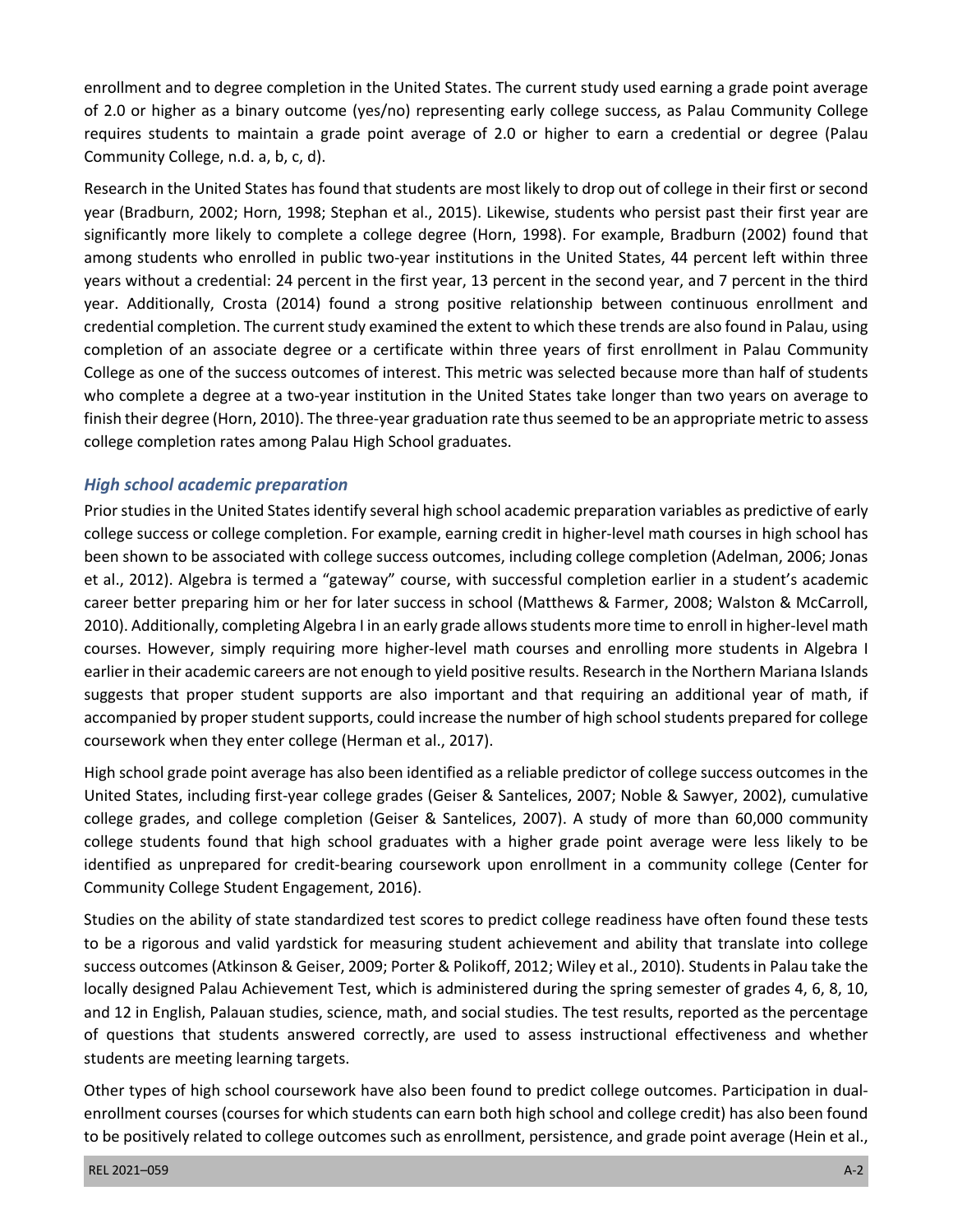2013; Karp et al., 2007), including specifically for students entering two-year colleges (Fink et al., 2017). A variety enrollment and to earning a postsecondary degree (Cellini, 2006; DeLuca et al., 2006; Fletcher & Zirkle, 2009; Karp of studies have found evidence that participation in career and technical education is positively related to college & Hughes, 2008; Reese, 2008).

 Being able to effectively use and understand the language of instruction is an important aspect of college readiness (García et al., 2008). In Palau a majority of public school students start their education in kindergarten as monolingual speakers of Palauan. Throughout the K–12 education system, students are instructed in both Palauan and English, but at Palau Community College instruction is only in English. Students who have not achieved an adequate level of English fluency might have worse academic outcomes in courses taught in English than students without such linguistic barriers (García et al., 2008). In addition to results on English language proficiency assessments, student performance in high school English courses can be an indicator of English language fluency.

# *Other student characteristics as control variables*

 Along with high school academic preparation, this study considered other student characteristics as possible predictors of students' early college success or college completion. While these student characteristics are mostly fixed, understanding the factors that predict postsecondary success—and those that do not—can motivate educators and administrators to take steps to better meet the needs of students. U.S. studies have found gender to be predictive of students' college success (Aud et al., 2010, 2011; Ross et al., 2012). For example, Ross et al. (2012) found that, for nearly every year over the past four decades, a lower percentage of male students than of female students enrolled in college and eventually graduated. Race/ethnicity<sup>1</sup> may also be associated with students' likelihood of succeeding in college (Musu-Gillette et al., 2017). A study of educational attainment data disaggregated by Asian American and Pacific Islander populations found lower rates of attainment of a bachelor's degree among Southeast Asian American and Pacific Island Nation populations in the United States than among the total U.S. population (Museus, 2013). Variation in student outcomes within an institution has also been found by college cohort, because of a variety of factors including variation in faculty members, academic policies and curricula, and student generational differences. Education research studies frequently control for college cohort to account for variation attributed to these factors (Hodara & Cox, 2016; Stoker et al., 2018).

### *References*

- Adelman, C. (1999). *Answers in the toolbox: Academic intensity, attendance patterns, and bachelor's degree attainment*. U.S. Department of Education. [https://www2.ed.gov/pubs/Toolbox/toolbox.html.](https://www2.ed.gov/pubs/Toolbox/toolbox.html)
- Adelman, C. (2006). *The toolbox revisited: Paths to degree completion from high school through college*. Office of Vocational and Adult Education, U.S. Department of Education. http://www2.ed.gov/rschstat/research/pubs/toolboxrevisit/ [toolbox.pdf.](http://www2.ed.gov/rschstat/research/pubs/toolboxrevisit/toolbox.pdf)
- Atkinson, R. C., & Geiser, S. (2009). Reflections on a century of college admissions tests. *Educational Researcher*, *38*(9), 665– 676.
- Aud, S., Fox, M. A., & KewalRamani, A. (2010). *Status and trends in the education of racial and ethnic groups* (NCES No. 2010- 015). U.S. Department of Education, Institute of Education Sciences, National Center for Education Statistics. [https://nces.ed.gov/pubsearch/pubsinfo.asp?pubid=2019038.](https://nces.ed.gov/pubsearch/pubsinfo.asp?pubid=2019038)
- Aud, S., Hussar, W., Kena, G., Bianco, K., Frohlich, L., Kemp, J., et al. (2011). *The condition of education 2011* (NCES No. 2011- 033). U U.S. Department of Education, Institute of Education Sciences, National Center for Education Statistics. <https://nces.ed.gov/pubsearch/pubsinfo.asp?pubid=2011033>.

 1 Student race/ethnicity was not examined in this study because of too little variation in data received (see appendix B for more details).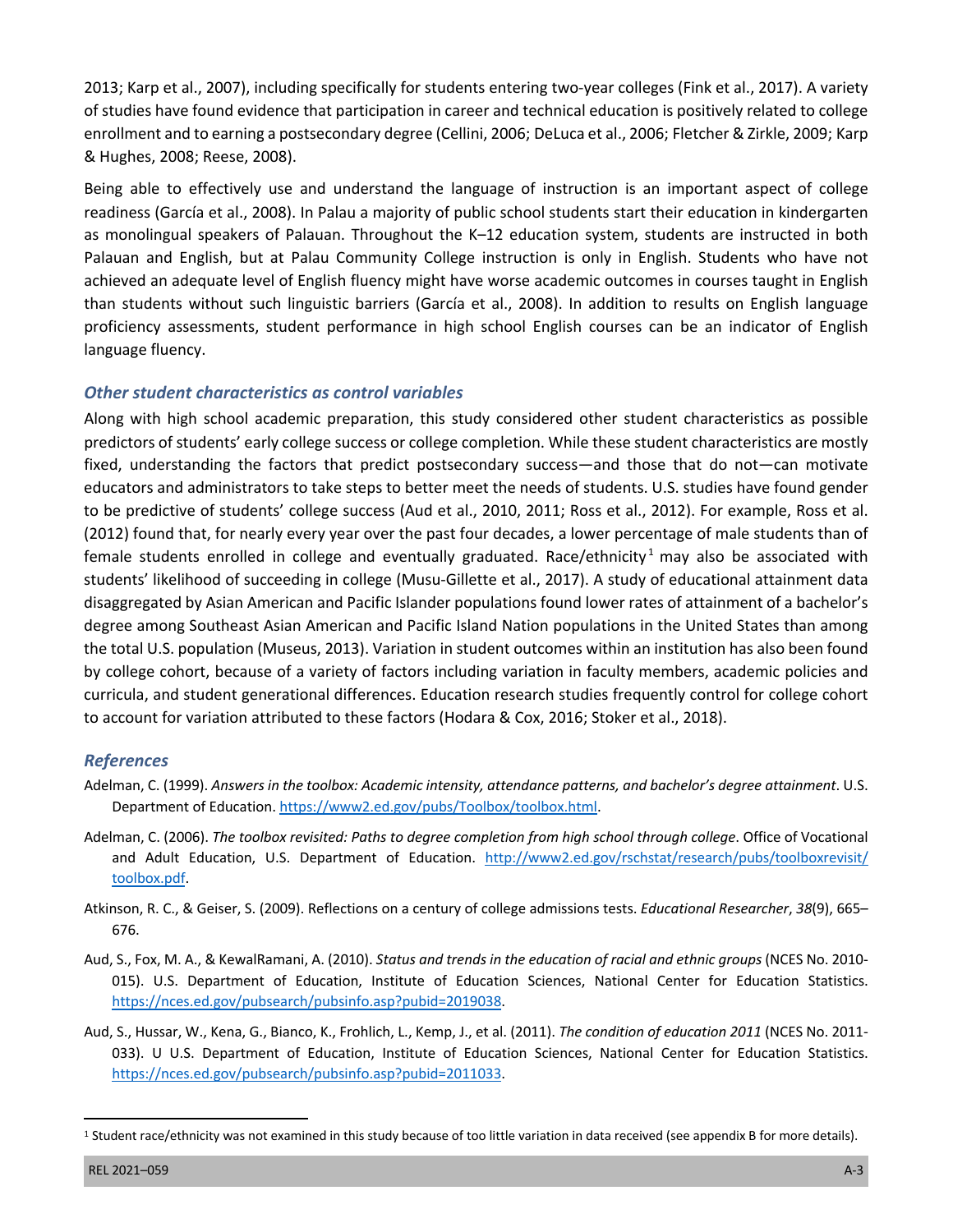- Bradburn, E. M. (2002). *Short-term enrollment in postsecondary education: Student background and institutional differences in reasons for early departure, 1996–98* (NCES No. 2003–153). U.S. Department of Education, Institute of Education Sciences, National Center for Education Statistics. [http://eric.ed.gov/?id=ED470227.](http://eric.ed.gov/?id=ED470227)
- Cabrera, A. F., La Nasa, S. M., & Burkum, K. R. (2003, November). *Pathways to a four-year degree: Determinants of degree completion among socioeconomically disadvantaged students*. Paper presented at the Annual Meeting of the Association for Institutional Research.
- Center for Community College Student Engagement. (2016). *Expectations meet reality: The underprepared student and community colleges*. The University of Texas at Austin, College of Education, Department of Educational Administration, Program in Higher Education Leadership.
- Cellini, S. R. (2006). Smoothing the transition to college? The effect of Tech-Prep programs on educational attainment. *Economics of Education Review, 25*(4), 394–411.
- Chen, X., & Carroll, C. D. (2005). *First generation students in postsecondary education: A look at their college transcripts*. U.S. Department of Education.
- Crosta, P. (2014). Intensity and attachment: How the chaotic enrollment patterns of community college students relate to educational outcomes. *Community College Review*, *42*(2), 118–142.
- DeLuca, S., Plank, S., & Estacion, A. (2006). *Does career and technical education affect college enrollment?* National Research Center for Career and Technical Education, University of Minnesota.
- DesJardins, S. L., McCall, B. P., Ahlburg, D. A., & Moye, M. J. (2002). Adding a timing light to the toolbox. *Research in Higher Education, 43*(1), 83–114.
- Fink, J., Jenkins, D., & Yanagiura, T. (2017). *What happens to students who take community college "Dual Enrollment" courses in high school?* The Community College Research Center. [https://ccrc.tc.columbia.edu/media/k2/attachments/what](https://ccrc.tc.columbia.edu/media/k2/attachments/whathappens-community-college-dual-enrollment-students.pdf)[happens-community-college-dual-enrollment-students.pdf.](https://ccrc.tc.columbia.edu/media/k2/attachments/whathappens-community-college-dual-enrollment-students.pdf)
- Fletcher, E. C., & Zirkle, C. (2009). The relationship of high school curriculum tracks to degree attainment and occupational earnings. *Career and Technical Education Research, 34*(2), 81–102.
- García, O., Kleifgen, J. A., & Falchi, L. (2008). From English Language Learners to emergent bilinguals. *Equity Matters (Research Review No. 1*). Columbia University. [https://eric.ed.gov/?id=ED524002.](https://eric.ed.gov/?id=ED524002)
- Geiser, S., & Santelices, M. V. (2007). *Validity of high-school grades in predicting student success beyond the freshman year: High-school record vs. standardized tests as indicators of four-year college outcomes*. University of California, Berkeley, Center for Studies in Higher Education. [http://eric.ed.gov/?id=ED502858.](http://eric.ed.gov/?id=ED502858)
- Hein, V., Smerdon, B., & Sambolt, M. (2013). *Predictors of postsecondary success*. College and Career Readiness and Success Center, American Institutes for Research.
- Herman, P., Carreon, D., Scanlan, S., & Dandapani, N. (2017). *Using high school data to understand college readiness in the Northern Mariana Islands* (REL 2017–268). U.S. Department of Education, Institute of Education Sciences, National Center for Education Evaluation and Regional Assistance, Regional Educational Laboratory Pacific. <http://ies.ed.gov/ncee/edlabs>.
- Herzog, S. (2005). Measuring determinants of student return vs. dropout/stopout vs. transfer: A first-to-second year analysis of new freshmen. *Research in Higher Education, 46*(8), 883–928.
- Hodara, M., & Cox, M. (2016). *Developmental education and college readiness at the University of Alaska* (REL 2016–123). U.S. Department of Education, Institute of Education Sciences, National Center for Education Evaluation and Regional Assistance, Regional Educational Laboratory Northwest. [http://ies.ed.gov/ncee/edlabs.](http://ies.ed.gov/ncee/edlabs)
- Horn, L. J. (1998). *Stopouts or stayouts? Undergraduates who leave college in their first year* (NCES No. 1999–087). U.S. Department of Education, Institute of Education Sciences, National Center for Education Statistics. [https://nces.ed.gov/pubs99/1999087.pdf.](https://nces.ed.gov/pubs99/1999087.pdf)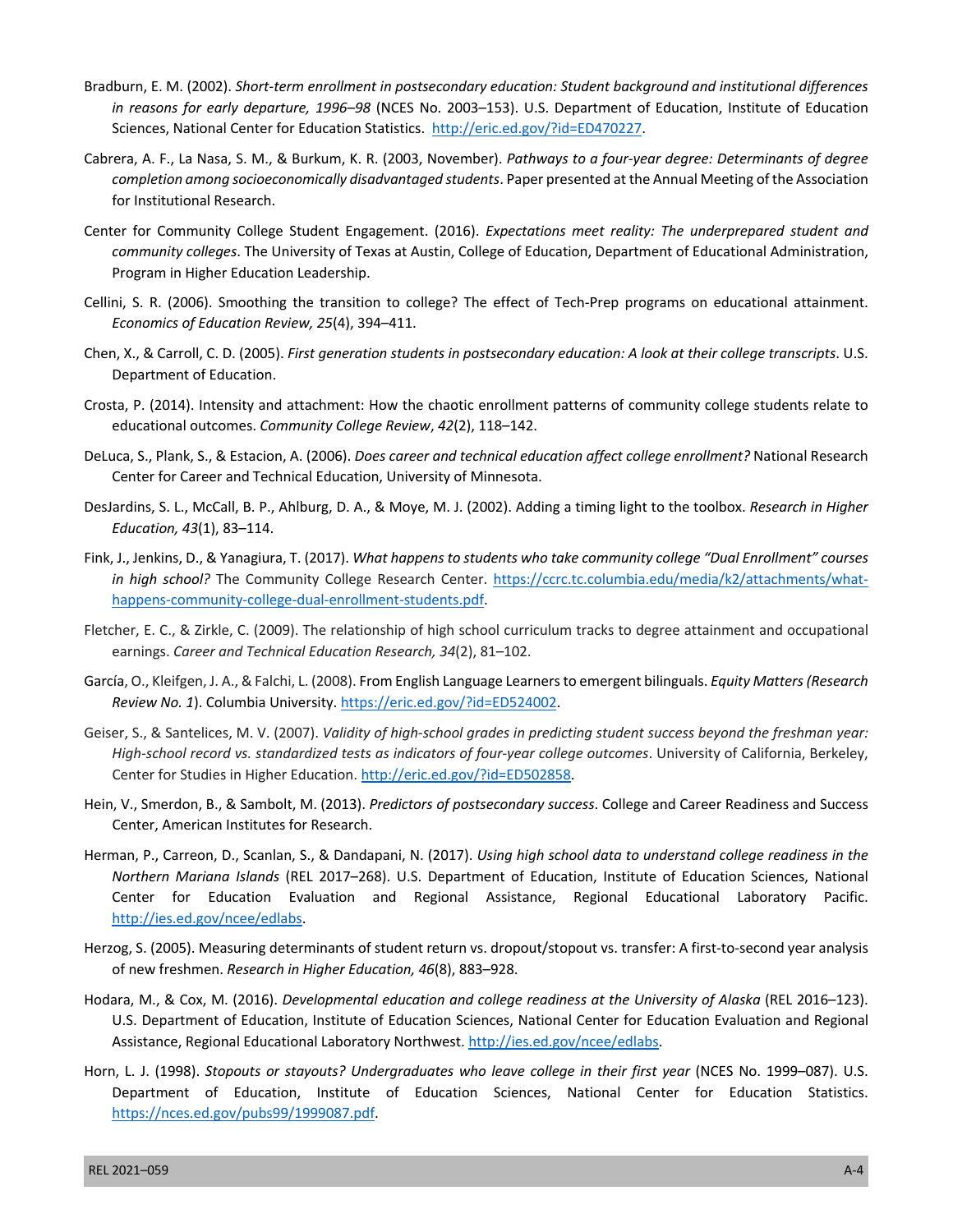- Horn, L. J. (2010). *Tracking students to 200 percent of normal time: Effect on institutional graduation rates*. U.S. Department of Education, Institute of Education Sciences, National Center for Education Statistics. [http://nces.ed.gov/pubs2011/](http://nces.ed.gov/pubs2011/2011221.pdf)  [2011221.pdf.](http://nces.ed.gov/pubs2011/2011221.pdf)
- Jonas, D., Dougherty, C., Herrera, A. W., LaTurner, J., Garland, M., & Ware, A. (2012). *High school predictors of college readiness: Determinants of high school graduates' enrollment and successful completion of first-year mathematics and English college courses in Virginia*. Virginia Department of Education. [http://www.doe.virginia.gov/instruction/](http://www.doe.virginia.gov/instruction/college_career_readiness/research/determinants_of_enrollment_and_completion_of_english_and_mathemathcs.pdf)  [college\\_career\\_readiness/research/determinants\\_of\\_enrollment\\_and\\_completion\\_of\\_english\\_and\\_mathemathcs.pdf.](http://www.doe.virginia.gov/instruction/college_career_readiness/research/determinants_of_enrollment_and_completion_of_english_and_mathemathcs.pdf)
- Karp, M. M., Calcagno, J. C., Hughes, K. L., Jeong, D. W., & Bailey, T. R. (2007). *The postsecondary achievement of participants in dual enrollment: An analysis of student outcomes in two states*. Columbia University Community College Research Center. [http://eric.ed.gov/?id=ED498661.](http://eric.ed.gov/?id=ED498661)
- Karp, M., & Hughes, K. (2008). Dual enrollment can benefit a wide range of students. *Techniques, 83*(7), 14–17.
- Matthews, M. S., & Farmer, J. L. (2008). Factors affecting the Algebra I achievement of academically talented learners. *Journal of Advanced Academics, 19*(3), 472–501.
- Minaya, V., & Scott-Clayton, J. (2017). *Labor market trajectories for community college graduates: New evidence spanning the great recession* (CAPSEE Working Paper). Center for the Analysis of Postsecondary Education and Employment. <https://ccrc.tc.columbia.edu/media/k2/attachments/labor-markettrajectories-community-college-graduates-R1.pdf>.
- Moore, C., & Shulock, N. (2009). *Student progress toward degree completion: Lessons from the research literature.* Institute for Higher Education Leadership & Policy, California State University. http://lacccwc.com/CWEInternship/Documents/ LOWDL Resources/R Student Progress Toward Degree Completion1.pdf.
- Museus, S. D. (2013). Asian Americans and Pacific Islanders: A national portrait of growth, diversity, and inequality. In S. D. Museus, D. C. Maramba, & R. T. Teranishi (Eds.), *The misrepresented minority: New insights on Asian Americans and Pacific Islanders, and their implications for higher education (pp. 11-42). Stylus.*
- Musu-Gillette, L., de Brey, C., McFarland, J., Hussar, W., Sonnenberg, W., & Wilkinson-Flicker, S. (2017). *Status and trends in the education of racial and ethnic groups 2017* (NCES 2017-051). U.S. Department of Education, National Center for Education Statistics[. https://nces.ed.gov/pubsearch/pubsinfo.asp?pubid=2017051.](https://nces.ed.gov/pubsearch/pubsinfo.asp?pubid=2017051)
- National Center for Education Statistics. (2020). *Integrated Postsecondary Data System: Palau Community College*. Institute of Education Sciences, National Center for Education Statistics. [https://nces.ed.gov/ipeds/datacenter/institutionprofile.](https://nces.ed.gov/ipeds/datacenter/institutionprofile.aspx?unitId=243647&goToReportId=6)  [aspx?unitId=243647&goToReportId=6.](https://nces.ed.gov/ipeds/datacenter/institutionprofile.aspx?unitId=243647&goToReportId=6)
- Noble, J., & Sawyer, R. (2002). *Predicting different levels of academic success in college using high school GPA and ACT composite score*. ACT Research Report Series. [http://eric.ed.gov/?id=ED469746.](http://eric.ed.gov/?id=ED469746)
- Palau Community College. (n.d. a). *Associate of Applied Science Degree*[. https://pcc.palau.edu/academics/aas/.](https://pcc.palau.edu/academics/aas/)
- Palau Community College. (n.d. b). *Associate of Science Degree*. [https://pcc.palau.edu/academics/as/.](https://pcc.palau.edu/academics/as/)
- Palau Community College. (n.d. c). *Associate of Technical Studies Degree*. <https://pcc.palau.edu/academics/ats/>.
- Palau Community College. (n.d. d). *Associate of Arts Degree*.<https://pcc.palau.edu/academics/aa/>.
- Porter, A., & Polikoff, M. (2012). Measuring academic readiness for college. *Educational Policy, 26*(3), 394–417.
- Reese, S. (2008). Doubling the opportunity for success. *Techniques, 83*(7), 18–21.
- Republic of Palau Bureau of Budget and Planning. (2015). *2015 Census of Population, Housing, and Agriculture.*  [http://palaugov.pw/wp-content/uploads/2017/02/2015-Census-of-Population-Housing-Agriculture-.pdf.](http://palaugov.pw/wp-content/uploads/2017/02/2015-Census-of-Population-Housing-Agriculture-.pdf)
- Ross, T., Kena, G., Rathburn, A., KewalRamani, A., Zhang, J., Kristapovich, P., et al. (2012). *Higher education: Gaps in access and persistence study* (NCES No. 2012-046). U.S. Department of Education, Institute of Education Sciences, National Center for Education Statistics. [https://nces.ed.gov/pubs2012/2012046.pdf.](https://nces.ed.gov/pubs2012/2012046.pdf)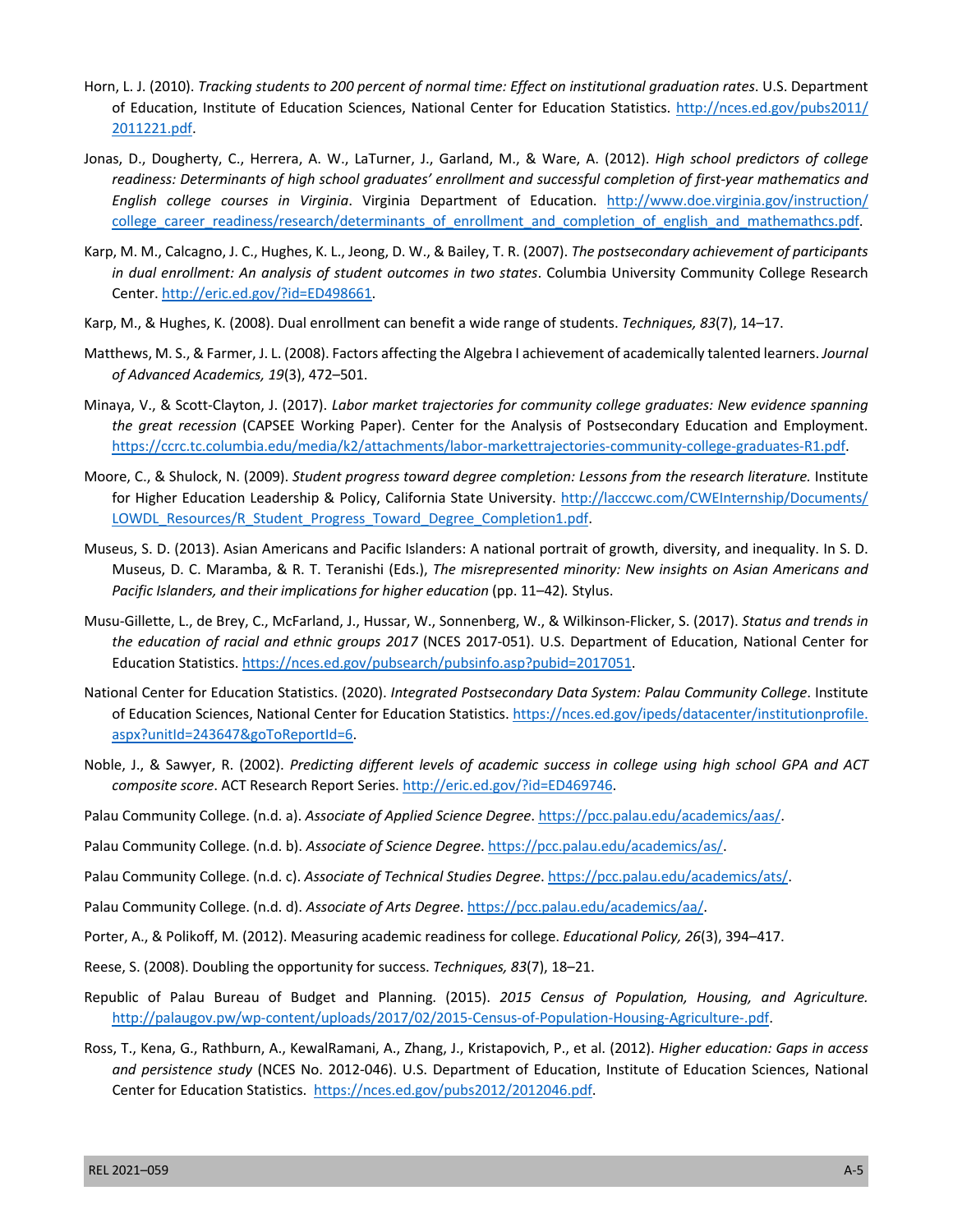- Stephan, J. L., Davis, E., Lindsay, J., & Miller, S. (2015). *Who will succeed and who will struggle? Predicting early college success with Indiana's Student Information System* (REL 2015–078). U.S. Department of Education, Institute of Education Sciences, National Center for Education Evaluation and Regional Assistance, Regional Educational Laboratory Midwest. <http://ies.ed.gov/ncee/edlabs>.
- Stoker, G., Mellor, L., & Sullivan, K. (2018). *Trends in Algebra II completion and failure rates for students entering Texas public high schools* (REL 2018–289). U.S. Department of Education, Institute of Education Sciences, National Center for Assistance, Education Evaluation and Regional Assistance, Regional Educational Laboratory Southwest. <http://ies.ed.gov/ncee/edlabs>.
- U.S. Department of Education. (2015). *WIOA state plan for the Republic of Palau*. [https://www2.ed.gov/about/offices/](https://www2.ed.gov/about/offices/list/osers/rsa/wioa/state-plans/pl.pdf)  [list/osers/rsa/wioa/state-plans/pl.pdf.](https://www2.ed.gov/about/offices/list/osers/rsa/wioa/state-plans/pl.pdf)
- Walston, J., & McCarroll, J. C. (2010). *Eighth-grade algebra: Findings from the eighth-grade round of the Early Childhood Longitudinal Study, Kindergarten class of 1998-99* (ECLSK*): Statistics in Brief.* (NCES No. 2010-016). U.S. Department of Education, Institute of Education Sciences, National Center for Education Statistics.
- Wiley, A., Wyatt, J., & Camara, W. (2010). *The development of a multidimensional college readiness index*. (College Board Research Report No. 2010–3). Cascade Educational Consultants. http://www.cascadeeducationalconsultants.com/ [resources/Blog/College-Readiness-Index.pdf.](http://www.cascadeeducationalconsultants.com/resources/Blog/College-Readiness-Index.pdf)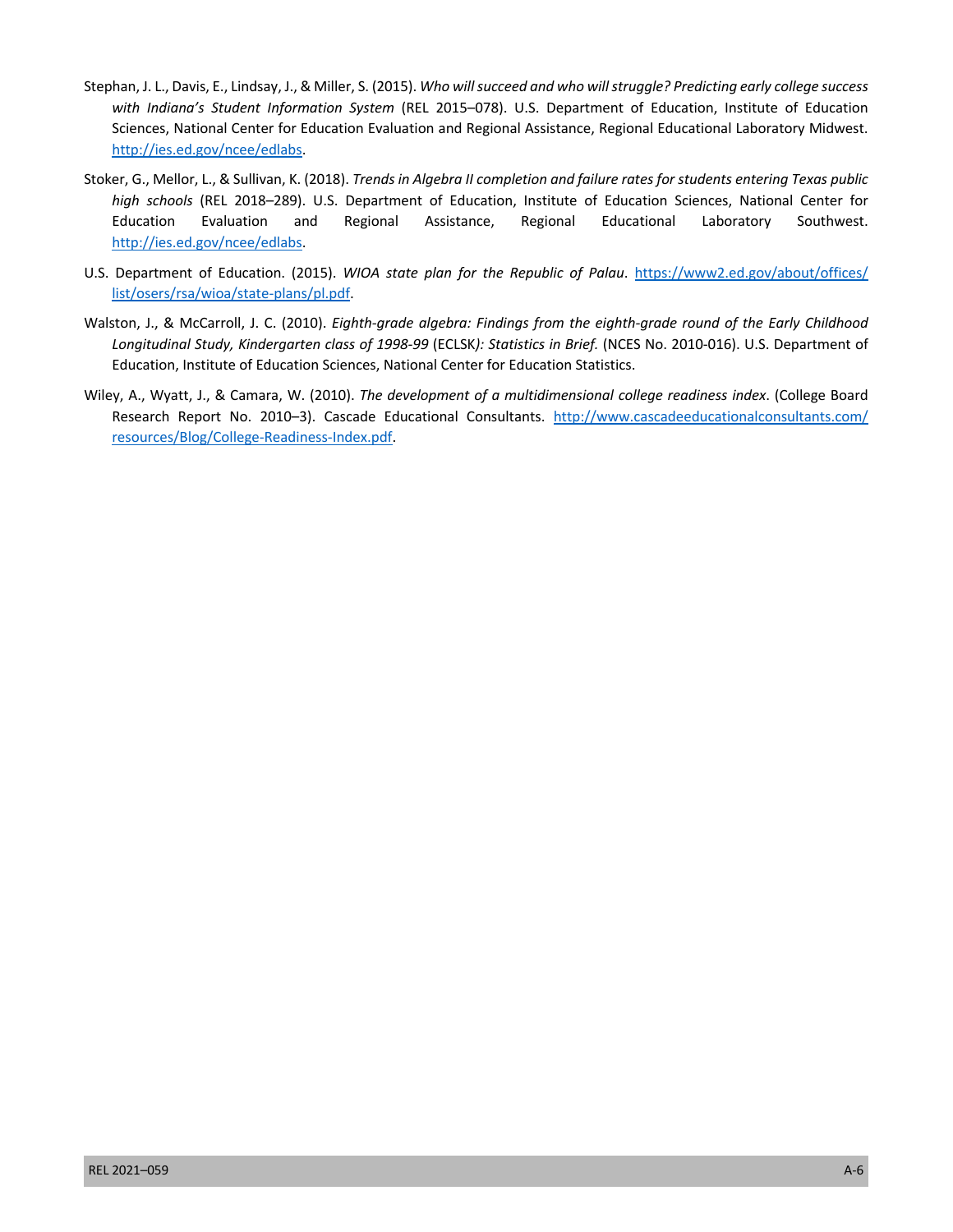## **Appendix B. Methods**

 This appendix describes the study data and data sources and the steps used to link the data and ensure their accuracy.

## *Data sources*

 Data for the study were provided by the Palau Ministry of Education and Palau Community College. The Palau Ministry of Education provided student-level data for all Palau High School students who graduated between spring 2013 and spring 2017; however, the analysis was restricted to the 387 students in the first three college cohorts of graduates (spring 2013, spring 2014, and spring 2015) because students in the 2016 and 2017 college cohorts had not been in college long enough to record their status on all three community college outcomes.

 *Palau Ministry of Education.* The Palau Ministry of Education securely transmitted the raw Palau High School datasets electronically to the study team in two tab-delimited text files:

- • **Student enrollment, graduation, grade point average, and assessment results,** which included Palau High School student identification information; Palau High School graduation date; demographic data on gender, race/ethnicity, and nationality;<sup>2</sup> Palau High School grade point average; and Palau Achievement Test English and math scores.
- • **Student course transcripts,** which included Palau High School student identification information, school year and grade in which a student enrolled in each course, course name, and grade each student earned in the course.

 *Palau Community College*. Palau Community College provided student-level data for all Palau High School graduates who enrolled in Palau Community College between fall 2013 and fall 2018 and who enrolled in at least one credit-bearing course in their first semester. Raw data from Palau Community College were securely transmitted electronically to the study team as a single Microsoft Excel file with six worksheets, the following four of which included information pertaining to the current study:

- • **Student enrollment and demographic characteristics,** which included students' Palau Community College identification number, name, Palau High School graduation date, Palau Community College enrollment cohort, term of first enrollment in Palau Community College, Palau Community College graduation date, major, degree earned, demographic data (gender, race/ethnicity, and nationality), date of birth,<sup>3</sup> grade point average in the first year, and retention to a second year.
- • **Credits attempted and earned per semester**, which described the total number of credits earned in each semester in which a student was enrolled in Palau Community College.
- • **First-semester course placement**, which described the first math and English course in which students were placed upon enrollment at Palau Community College.
- • **Student course transcripts**, which described the course, grade earned, and number of credits in each course a student took at Palau Community College.

<sup>&</sup>lt;sup>2</sup> Race/ethnicity and nationality were not used in the analysis because there was very little variation.

<sup>&</sup>lt;sup>3</sup> Age was not used in the analysis because there was very little variation.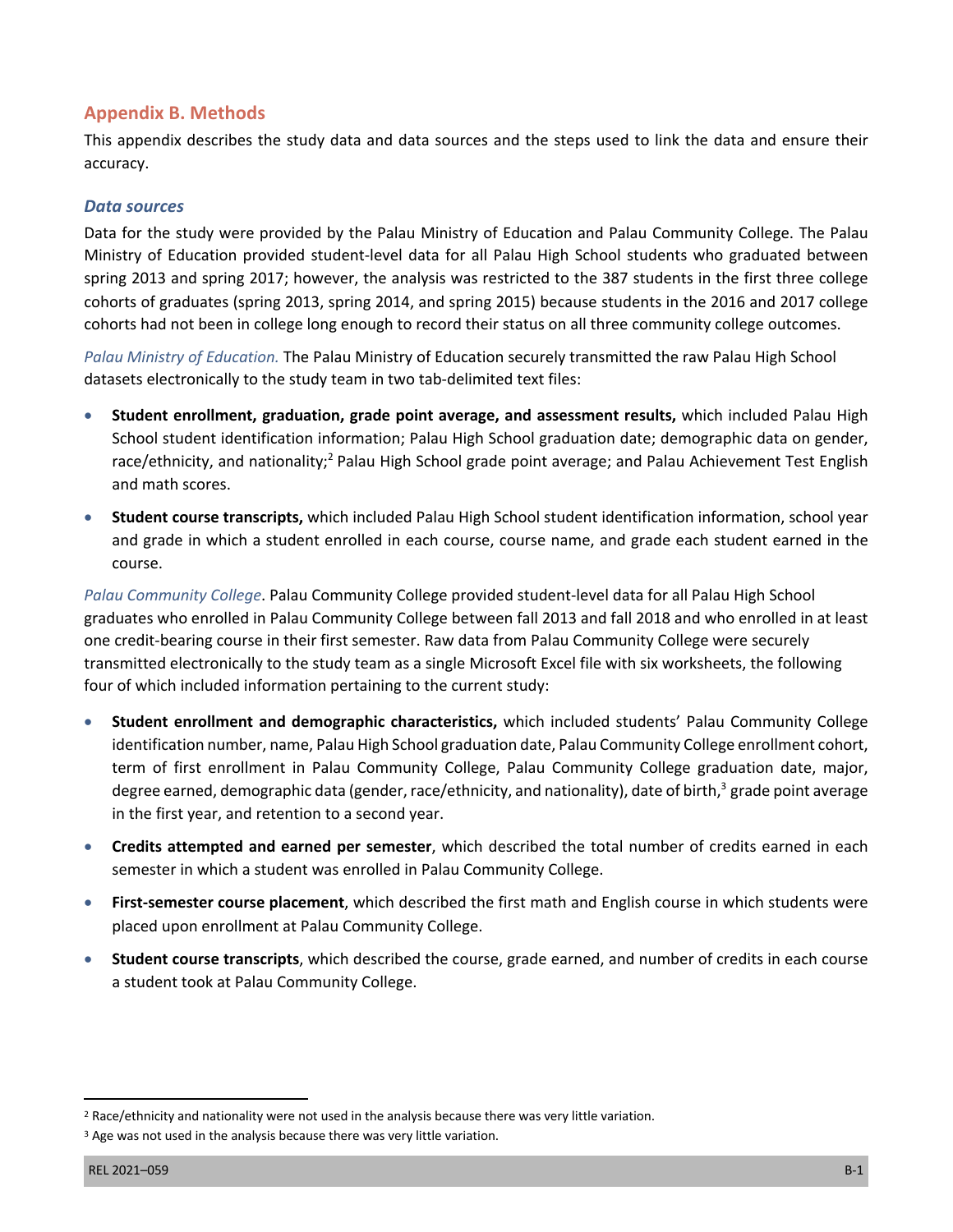## *Data linking and merging*

 Linking students' high school data records to their college data records required several steps. The Palau Ministry of Education and Palau Community College provided unique student identification numbers in their raw data files. These identification numbers allowed for all high school datasets to be linked and all college datasets to be linked. direct merging between the Palau Ministry of Education data and Palau Community College data. However, because the identification numbers were unique to the two separate institutions, this did not allow for

 The Palau Ministry of Education and Palau Community College provided student identifying information, including first, middle, and last names and birthdates, that enabled linking. Manual correction was sometimes needed to ensure proper linking. Student data in some datasets included additional suffixes or middle initials instead of full names. When this occurred, names were compared manually for similar birthdates and high school graduation dates, which were then used to link across the data files. While this process was successful in linking all Palau Community College students with a Palau High School graduation date, this matching approach could have introduced some error.

 After the Palau Ministry of Education data and Palau Community College data were linked, the linked data were restructured so that each student's high school and community college data were included in one row (rather than in several rows, as in some of the datasets received by the study team).

 In total, the dataset included 387 students who graduated from Palau High School from spring 2013 through spring 2015, of which 234 students (61 percent) enrolled in one of the three Palau Community College cohorts studied (fall 2013 through fall 2015). The remaining 153 students were designated as nonenrollees. This group included all Palau High School graduates for whom there were no records of enrollment in the Palau Community College datasets and students who enrolled in Palau Community College later than the fall semester after their spring graduation from Palau High School.<sup>4</sup> Most of the analyses used only the data for the 234 Palau High School graduates who enrolled in Palau Community College in the fall semester following their spring graduation from Palau High School and thus for whom data were available on the three college success outcomes of interest. However, the full dataset was used to explore whether there were observable differences in academic preparation and student characteristic variables between Palau Community College enrollees and nonenrollees (see figure B1 later in this appendix and table C1 in appendix C).

### *Data processing and cleaning*

This section describes the process used to generate the final analytic data file used in the analysis.

 *Reviewing high school data.* The study team received high school datasets with data on courses and demographic characteristics for students who enrolled in Palau High School as far back as 2007. This included records for 387 students at Palau High School who graduated in the spring of 2013, spring of 2014, and spring of 2015, as these students could conceivably have enrolled in Palau Community College in the fall college cohorts examined.

 The course information included enrollment and performance records for each Palau High School course, with each row containing information on a single course in which a student was enrolled while at Palau High School. These records were available for all 387 students for whom data on student characteristics were also available and were included in the next phase of data cleaning.

 *Addressing missing data.* After merging the Palau Ministry of Education and Palau Community College datasets and restricting the resulting dataset to the three college cohorts of interest, the study team calculated the

 4 Six students were reclassified as nonenrollees because their enrollment in Palau Community College occurred a year or more after their graduation from Palau High School; 238 students who were included in the enrollment files from Palau Community College but did not have a listed Palau High School graduation date in the files provided by Palau High School were excluded from the analysis.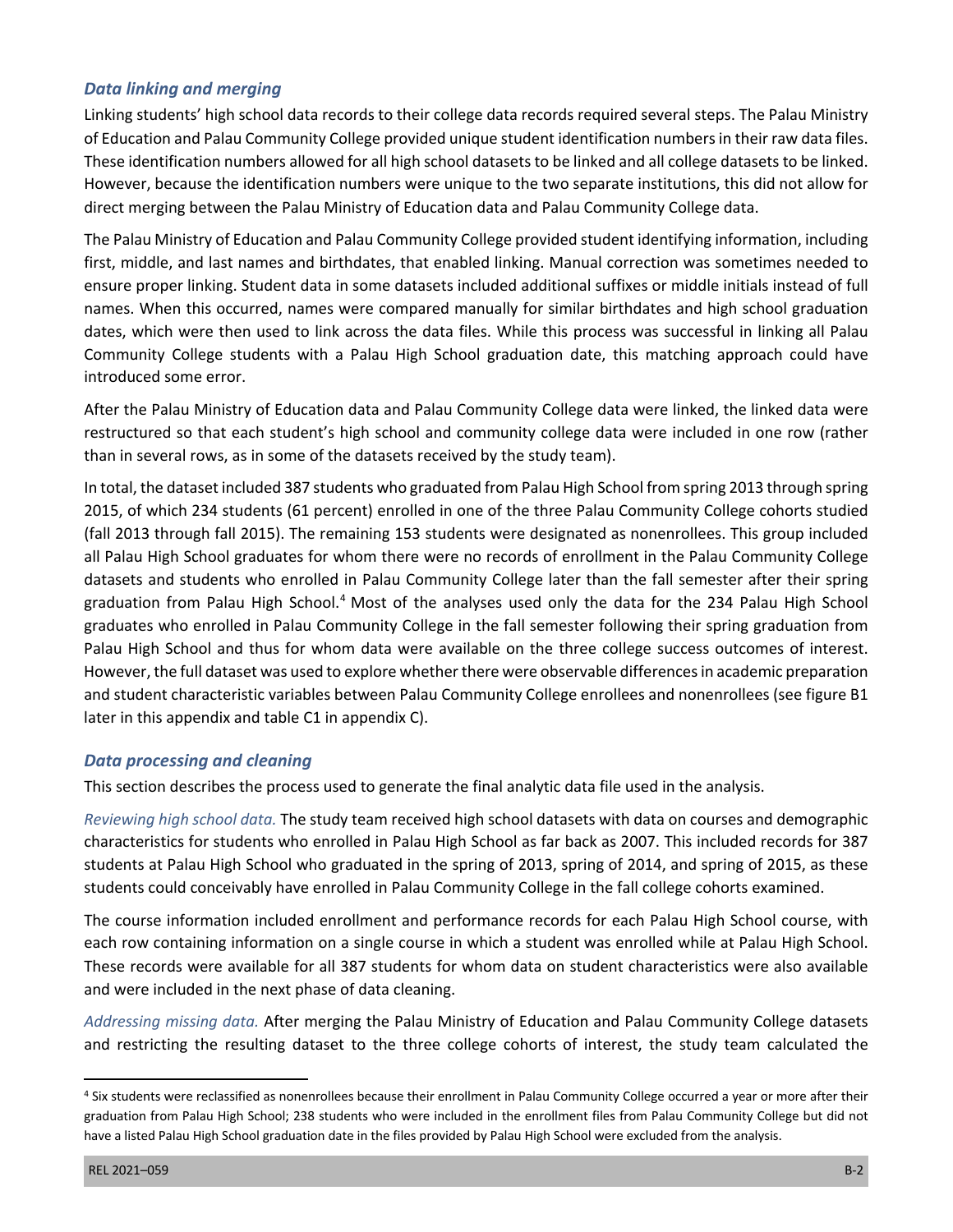percentage of students with missing records for each of the dependent and independent variables in the analysis. Two variables had missing data: grade point average in the first year of college and high school math grades. For college grade point average, the study team calculated values using other data in the dataset. For high school math grades, the study team imputed values for the 4.7 percent of the sample with missing data, as described below.

 • **Grade point average in the first year of college:** Of the 234 Palau High School graduates from spring 2013 through spring 2015 who enrolled in Palau Community College in the fall after graduation, 71 (30 percent) had missing data on grade point average in their first year of college. To avoid unnecessarily removing students and shrinking an already small sample, the study team calculated the grade point average in the first year of college for these students using the course grades and credit information provided by Palau Community College. Some 59 of those students (83 percent) were missing data on grade point average because they point averages only for students who remained enrolled until the end of their first year. All 59 of these students had enrolled in courses for at least three credits in their first semester and were enrolled past the date where they could drop the class without penalty. Fourteen of the 59 students did not earn any credit, and their cumulative grade point average was recorded as 0.0. dropped out during or after their first semester, and Palau Community College provided cumulative grade

 The remaining 45 students earned at least one credit in their first semester. To retain these students in the analysis of grade point average and maintain a consistent sample across the outcomes of interest, the study team calculated their grade point averages in the first semester of college using the course grades and credit information in the dataset received from Palau Community College. This broadened the operational definition of grade point average in the first year of college to represent students' cumulative grade point average for school year.<sup>5</sup> An additional 12 students were missing a cumulative grade point average even though they were enrolled for the entire first year or longer and had accrued an average of 25 credits over their tenure at Palau Community College; their grade point averages were calculated using course-level information in the all courses attempted within their first two semesters, regardless of whether they dropped out during the database.

 • **High school math course grades:** Eleven of the 234 students (4.7 percent) were missing grades for Algebra I because they had completed that course in middle school; consequently, their first math course at Palau High School was Algebra II (7 students) or Geometry (4 students). All 11 students earned more than 70 percent of the possible points (a C or higher) in their more advanced math courses, so they were classified as having met the threshold of achieving more than 70 percent of possible points in Algebra I. Students who were missing Trigonometry grades were assumed to have opted not to take the advanced math course and were classified as students who did not achieve more than 70 percent and therefore did not earn any credits.

## *Community college outcome variables*

Grade point average of 2.0 or higher in the first year of college. The first outcome measure is a binary indicator equal to 1 for students who achieved a cumulative grade point average of 2.0 or higher in their first two semesters at Palau Community College and 0 for those who did not. The cutpoint of 2.0 was selected because that is the minimum grade point average required to graduate with an associate degree or certificate from Palau Community College. Cumulative grade point averages were calculated by averaging students' course grades (measured on a

<sup>&</sup>lt;sup>5</sup> The correlation between college students' fall semester grade point average and cumulative first-year grade point average is high (alpha = 0.84), which suggests that including students who did not have a spring semester grade point average would not significantly bias findings on the relationship between the high school academic preparation variables and students' grade point average in their first year at Palau Community College.<br>REL 2021–059 B-3<br>REL 2021–059 B-3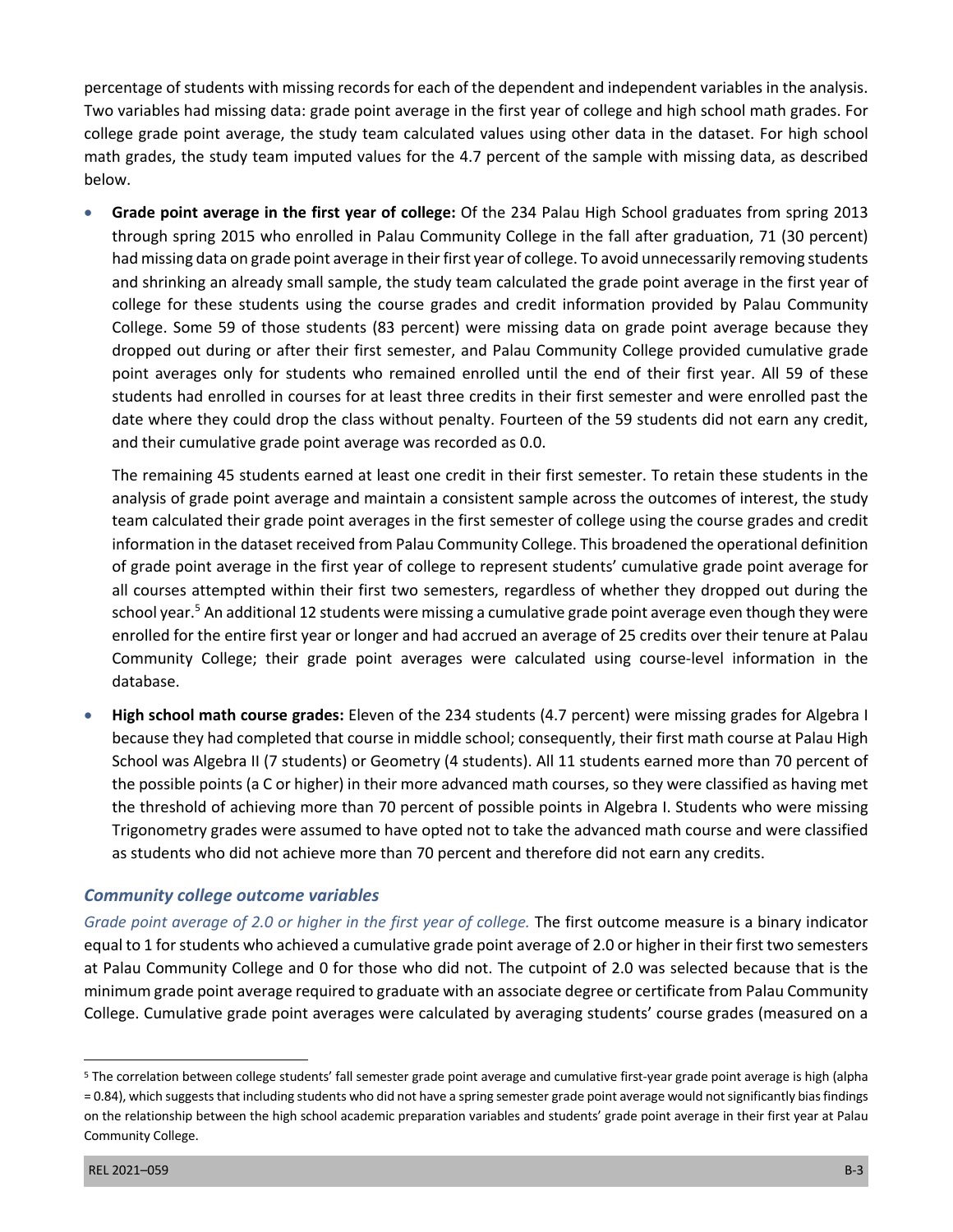4-point scale) in all elective and nonelective courses taken in the first two semesters at Palau Community College. The study team used student-level course transcript records provided by Palau Community College to calculate students' cumulative grade point averages.

 *Persistence to a second year of college.* The second outcome is a binary indicator equal to 1 for students who were still enrolled in Palau Community College in the fall semester of the academic year immediately following the in the fall of 2014 and was still enrolled in the fall of 2015). Students who did not remain enrolled in the fall semester after their first year were assigned a 0 value for this outcome. Course enrollment data provided by Palau Community College was used to determine students' status on this outcome measure. academic year in which they first enrolled (for example, a student who first enrolled in Palau Community College

Completion of an associate degree or certificate within three years. The third outcome measure is a binary indicator equal to 1 for students who completed an associate degree or certificate within three years (36 months) of first enrollment. Data provided by Palau Community College included information on students' date of first enrollment and date of graduation from a degree or certification program at Palau Community College. Students who did not remain enrolled in the fall semester after their first year along with students who did not complete a degree or certificate within three years were assigned a 0 value for this outcome.

# *High school academic preparation variables*

 This section describes the high school academic preparation variables that are used in the analysis to predict the three community college success outcomes. The Palau Ministry of Education provided the student-level data required to construct these variables.

 *High school grade point average.* High school grade point average for Palau High School students is reported on a conventional 4-point scale. Grade point averages were reported directly by the Palau Ministry of Education and are based on an unweighted average of all course grades, elective and nonelective, received in grades 9–12.

 *Palau Achievement Test.* The Palau Ministry of Education provided student-level English language arts and math scores on the grade 12 Palau Achievement Test. Scores were reported as the percentage of questions answered correctly (0–100). The locally designed Palau Achievement Test is administered during the spring semester of grades 4, 6, 8, 10, and 12 in English, Palauan studies, science, math, and social studies. The results are used in assessing instructional effectiveness and identifying students who are meeting learning targets and those who are not.6

 and achieved a grade of C or higher. As of 2015, the high school graduation year for the study's most recent cohort, Palau High School's English pathway consisted of English I and English Reading and Writing in grade 9, English II in grade 10, English III in grade 11, and English IV in grade 12. *English course grades.* Five variables identified the English courses in which a student enrolled in Palau High School

 *Math course grades.* Four variables identified the math courses in which a student enrolled in Palau High School and achieved a passing grade of C or higher. As of 2015, the high school graduation year for the study's most recent cohort, the school's math pathway consisted of Applied Math in grade 9, Algebra I and Algebra II in grade 10, and Geometry in grade 11. Palau High School does not require math after grade 11 but does offer Trigonometry as an elective in grade 12. About 56 percent of Palau High School graduates earned credit in Trigonometry, which is lower than for the other math courses in part because it is an elective course. Students who did not enroll in Trigonometry were coded as not earning credit. Fewer than 10 percent of students at Palau High School stop their math education after Applied Math or Algebra I; therefore, the study team combined these two categories. There

 6 The study team was unable to locate information on the predictive validity of the Palau Achievement Test.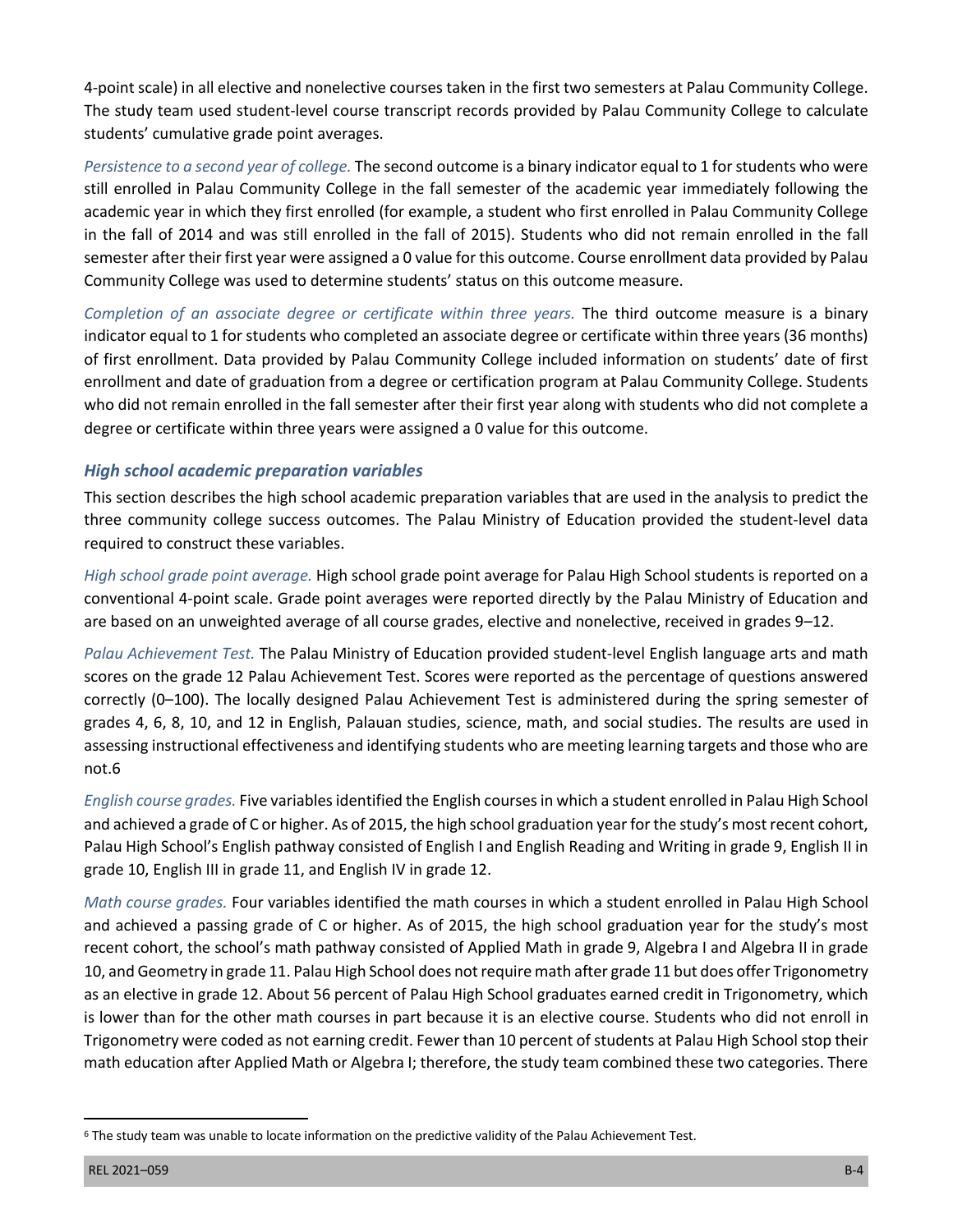was little variation in highest math course completion between Palau High School graduates who enrolled in Palau Community College and those who did not (figure B1).





Source: Authors' analyses of data from the Palau Ministry of Education and Palau Community College.

*Palau High School career academy enrollment.* A career academy variable was used to indicate the career academy in which a Palau High School student was enrolled. Career academies consist of a set of academic and vocational courses that are closely aligned to the main industries in Palau. All students in Palau High School must enroll in one of seven career academies, which focus on agriculture, health pathways, business information, automotive technology, construction technology, tourism and hospitality, and liberal arts (college preparatory). Construction and liberal arts were the most popular academies; each was selected by 23 percent of students in the 2013–15 cohorts.

## *Student characteristics*

*Gender.* The student's gender is a binary indicator coded as male or female based on the data provided by Palau High School. Slightly more Palau High School graduates who enrolled in Palau Community College were female (126, or 54 percent) than male (108, or 46 percent).

*Nationality and race/ethnicity.* The study had access to nationality and race/ethnicity data for Palau High School graduates. However, because 4 percent or fewer students were listed with a race/ethnicity or nationality other than Palauan, these variables were not used in the study's analyses.

*College cohort.* The college cohort used in this study represents the semester in which graduates from Palau High School enrolled in Palau Community College. The college cohorts were coded as fall 2013, fall 2014, or fall 2015 for Palau High School graduates in spring 2013, spring 2014, and spring 2015. Of the 234 Palau High School graduates who enrolled in Palau Community College, 96 (41 percent) were in the fall 2013 cohort, 66 (28 percent) in the fall 2014 cohort, and 72 (31 percent) in the fall 2015 cohort.

### *Methodology*

The analysis was designed to identify a set of indicators that educators at Palau High School could use to assess their students' college readiness and intervene to increase the likelihood that all students would be prepared to succeed academically at Palau Community College and complete an associate degree or certificate within three years. The analytic strategy for the study included descriptive analyses and logistic regression analyses of the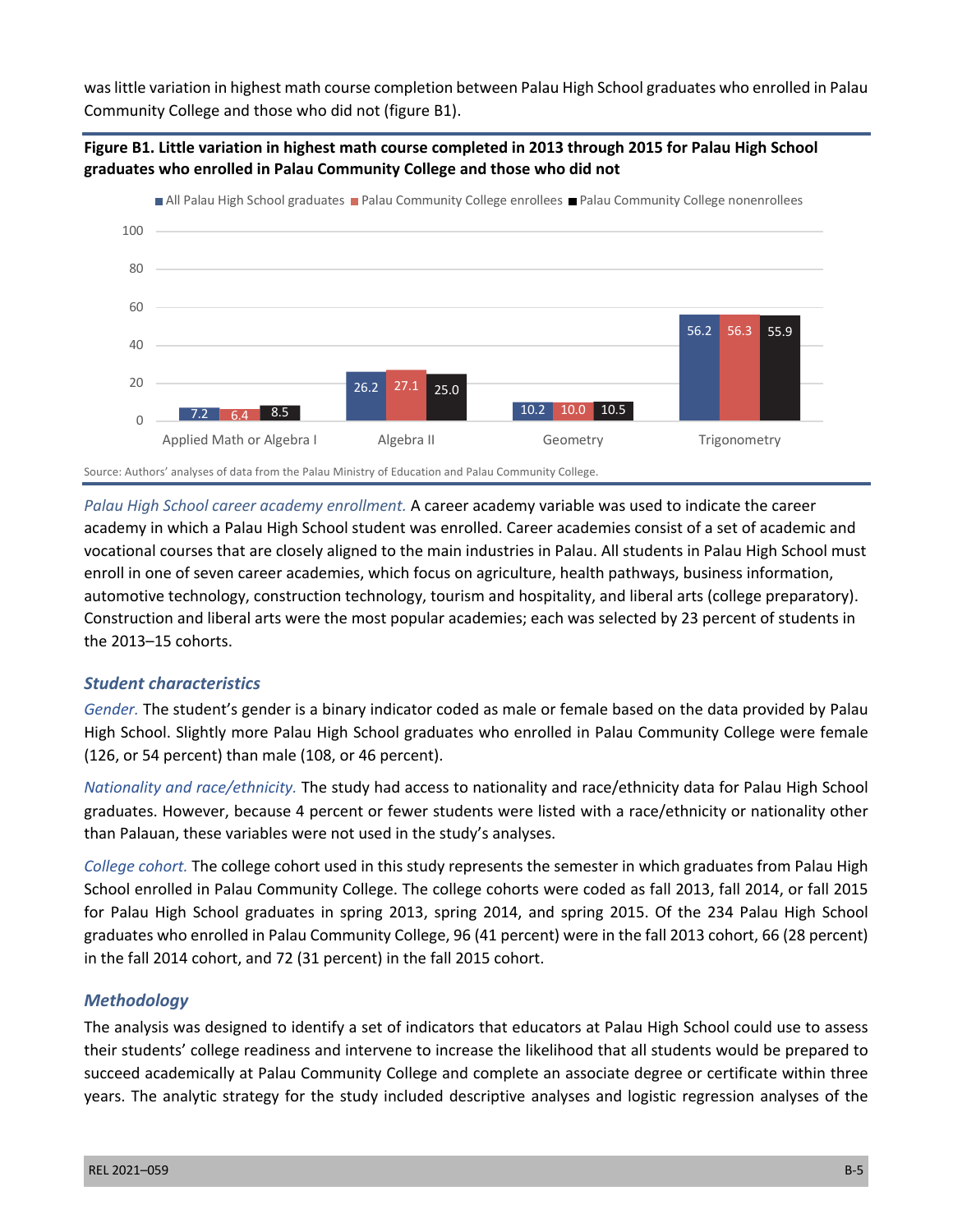relationship between the academic preparation and student characteristic variables and the three college success outcomes.

The first step of the analysis was to compare high school academic preparation variables and the other student characteristics between Palau Community College enrollees and nonenrollees among all Palau High School graduates from spring 2013 through spring 2015. For continuous variables (for example, English language arts and math scores on the grade 12 Palau Achievement Test), the study team tested the statistical significance of the difference in means of enrollees and nonenrollees using *t*-tests. For categorical variables (for example, gender), statistical significance was assessed using *p*-values from chi-squared tests. The only statistically significant difference between Palau High School graduates who enrolled in Palau Community College and those who did not was that enrollees had higher rates of earning a grade of C or higher in English IV at Palau High School than nonenrollees. The results of this analysis are shown in table C1 in appendix C.

The second step was to examine the prevalence of each of the three outcome variables among Palau High School graduates who enrolled in Palau Community College.

The final step was to conduct logistic regression analyses to identify the high school academic preparation and student characteristic variables that were statistically significant predictors of each community college outcome. Separate logit models were run for each of the three outcomes. The generic form of the logit models is as follows:

$$
logit(Pr[Y_i = 1 | Z_i, X_i]) = log\left(\frac{p_i}{1 - p_i}\right) = \alpha + \beta_X \mathbf{X} + \beta_Z \mathbf{Z} + \mathbf{C}
$$

where the outcome  $logit(Pr[Y_i = 1 | Z_i, X_i])$  is the log odds of a binary outcome measure  $Y_i$  of early college success for the student achieving the college success measure. For example, in the model predicting earning a grade point average in the first year of college, *Y* = 1 for students with a grade point average of 2.0 or higher and *Y* = 0 for students with a grade point average below 2.0. The binary outcome is transformed into the log of the odds ratio using the logit link function, where *p* is the probability that the outcome is equal to 1 for a given set of predictor variables  $[p_i = Pr(Y_i = 1 | Z_i, X_i)]$ , **X** is the vector of the other student characteristic (gender), **Z** is the vector of high school academic preparation variables that correspond with coefficients  $\beta_z$ , C is the cohort fixed effects that capture constant differences in the outcomes across the three cohorts of Palau Community College enrollees, and  $\alpha$  is a constant (intercept) that represents the grand mean. Categorical predictor variables in the model were coded using deviation coding (University of California Los Angeles Statistical Consulting Group, 2011) to compare each level of the predictor variable to the grand mean, which is a proxy for the general population average. With deviation coding, binary predictor variables were coded as 1 and –1. For categorical variables with three or more levels, a dummy variable was created and coded for the number of levels minus 1, as in the example in table B1. The regression beta for dummy variable 1 would indicate the results of the level 1 of the example variable compared with the grand mean, while the results for dummy variable 2 would be for level 2 compared with the grand mean.

| <b>Example variable</b>    | Dummy variable 1 | Dummy variable 2 |
|----------------------------|------------------|------------------|
| Level 1                    |                  | 0                |
| Level 2                    | O                | 1                |
| Level 3                    | -1               | -1               |
| Source: Authors' creation. |                  |                  |

**Table B1. Example deviation coding for categorical variable with three levels**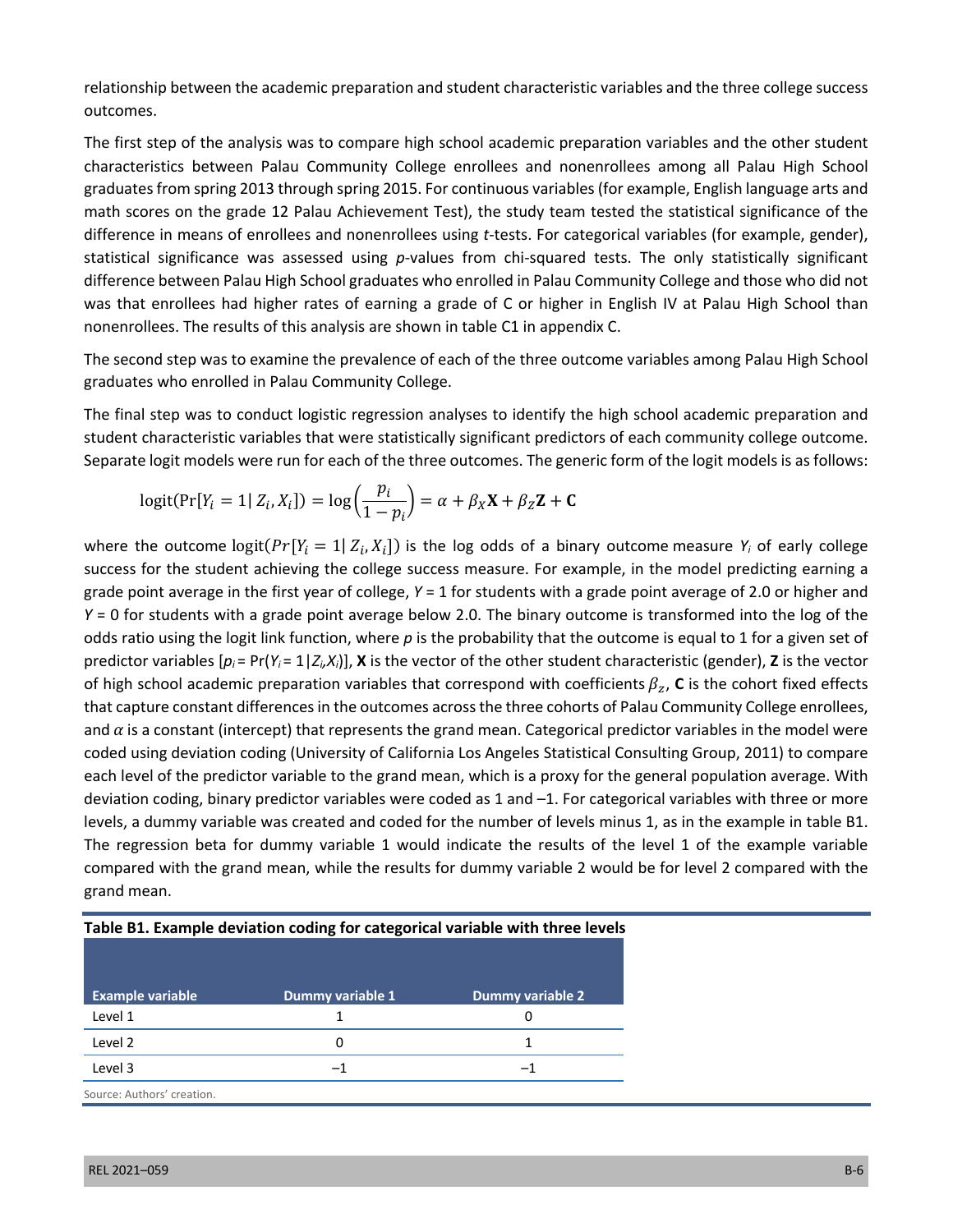Continuous variables were centered around their mean value to increase interpretability of the model's intercept. Logistic regression models were calculated using the R statistical language (R Core Team, 2019) version 3.5.3.

Of interest are the magnitudes and statistical significance of the coefficients for the variables in vector **Z** (and, to a lesser extent, **X**). Coefficients are reported as odds ratios in tables C3–C5 in appendix C, along with their 95 percent confidence intervals and statistical significance (*p*-values). Tests for specification error and goodness of fit were conducted for all models, and their results are presented in the notes for tables C3–C5. All three logistic regression models were also tested to ensure that they met the model's assumptions, and all predictors had variance inflation factors of less than 4, indicating low multicollinearity of the predictor variables.

Tables C6–C8 in appendix C report the predicted probabilities for the high school academic preparation variables and the student characteristic (gender and college cohort) control variables. For continuous variables these values indicate the predicted probability of achieving the outcome at different points along the range of the variable, while holding other continuous predictor variables at their mean values and while averaging across all levels of categorical variables. For categorical variables such as gender, the predicted probability shows the predicted probability for each level of the predictor, while holding continuous predictor variables at their mean values and while averaging across all levels of the other categorical variables. The predicted probabilities were calculated using the R package *emmeans* (Length, 2020).

## *References*

- Length, R. (2020). Emmeans: Estimated Marginal Means, aka Least-Squares Means (R package version 1.4.5.009001). [https://CRAN.R-project.org/package=emmeans.](https://CRAN.R-project.org/package=emmeans)
- R Core Team. (2019). *R: A language and environment for statistical computing.* R Foundation for Statistical Computing. [https://www.R-project.org/.](https://www.R-project.org/)
- University of California Los Angeles (UCLA) Statistical Consulting Group. (2011). R library contrast coding systems for categorical variables. [https://stats.idre.ucla.edu/r/library/r-library-contrast-coding-systems-for-categorical-variables/](https://stats.idre.ucla.edu/r/library/r-library-contrast-coding-systems-for-categorical-variables/#DEVIATION) [#DEVIATION](https://stats.idre.ucla.edu/r/library/r-library-contrast-coding-systems-for-categorical-variables/#DEVIATION).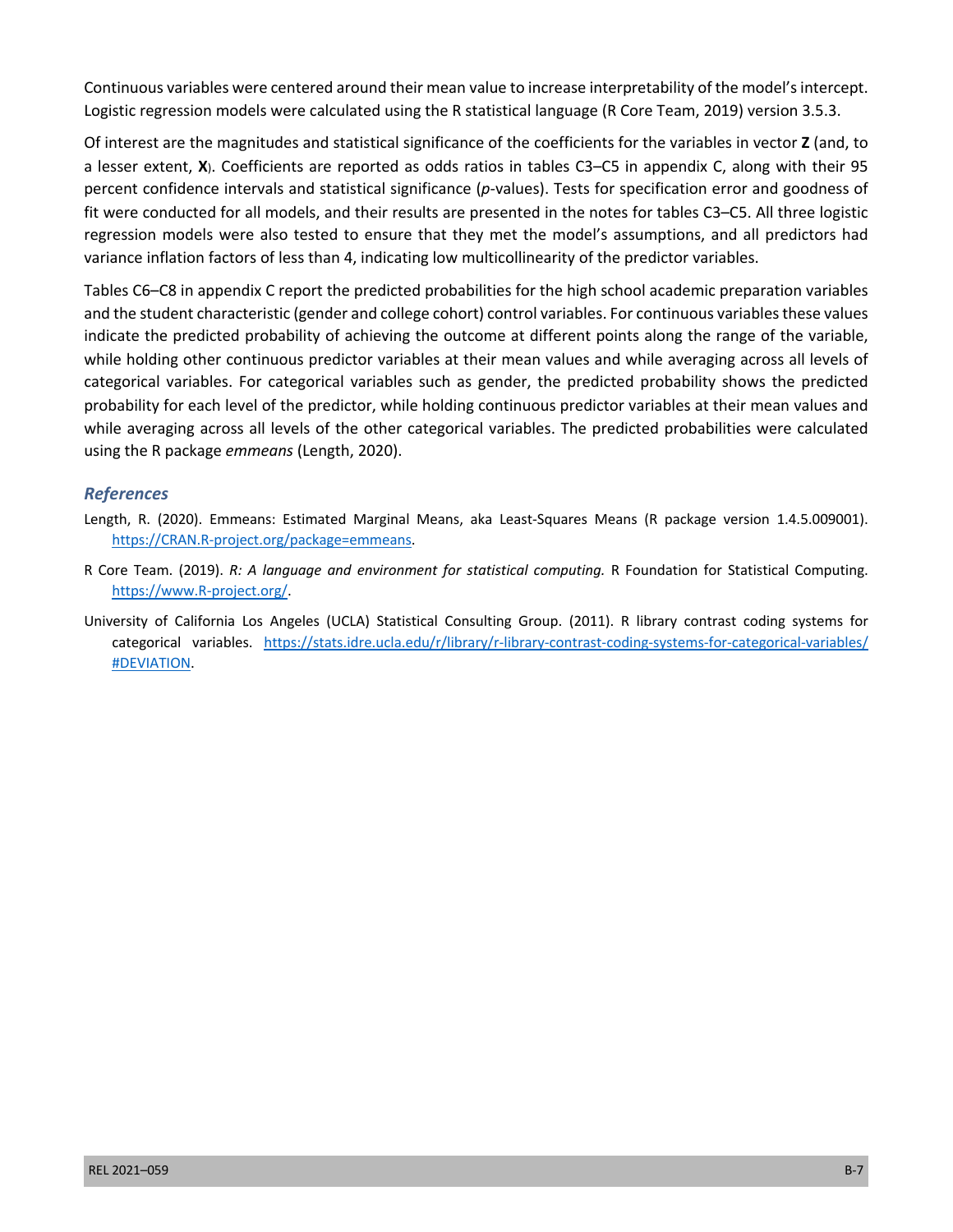# **Appendix C. Supporting analyses**

 This appendix provides supporting analyses for this study. Tables C1 and C2 report descriptive statistics for the sample. Table C1 lists means for continuous variables and percentages for categorical variables for all Palau High School graduates in the original dataset as well as for Palau High School graduates who enrolled in Palau Community College (the main sample for the study). The only statistically significant difference in the distributions for the predictor variable between Palau High School graduates who enrolled in Palau Community College and those who did not was that Palau Community College enrollees had higher rates of earning a grade of C or higher in English IV at Palau High School. In addition, 48 percent of students in the Liberal Arts Career Academy at Palau High School did not enroll in Palau Community College. Because this is a college preparatory academy, it is possible that some of those students enrolled in a college abroad. Data were not available on college enrollment outside of Palau for Palau High School graduates. Table C2 provides additional descriptive statistics for the continuous variables used in this study.

 Tables C3–C5 report the results for the logistic regression models for each of the three college success outcome variables in the study. Tables C6–C8 report the predicted probabilities for the high school academic preparation and student characteristic variables from the logistic regression models. Details on how the models were calculated are in appendix B.

 Slightly more than half (54 percent) of Palau High School graduates who enrolled in Palau Community College were women, and slightly less than half (46 percent) were men. About 55 percent of Palau High School graduates who enrolled in Palau Community College in 2013 through 2015 completed Trigonometry, the highest math course offered at Palau High School. Across the three cohorts of Palau High School graduates who enrolled in Palau Community College, the average high school grade point average was 3.06 and the average grade 12 Palau Achievement Test score was 42 in English language arts and 29 in math (on a scale of 0–100). The most popular career academies for Palau High School graduates who enrolled in Palau Community College were Construction Technology and Liberal Arts, at 23 percent each.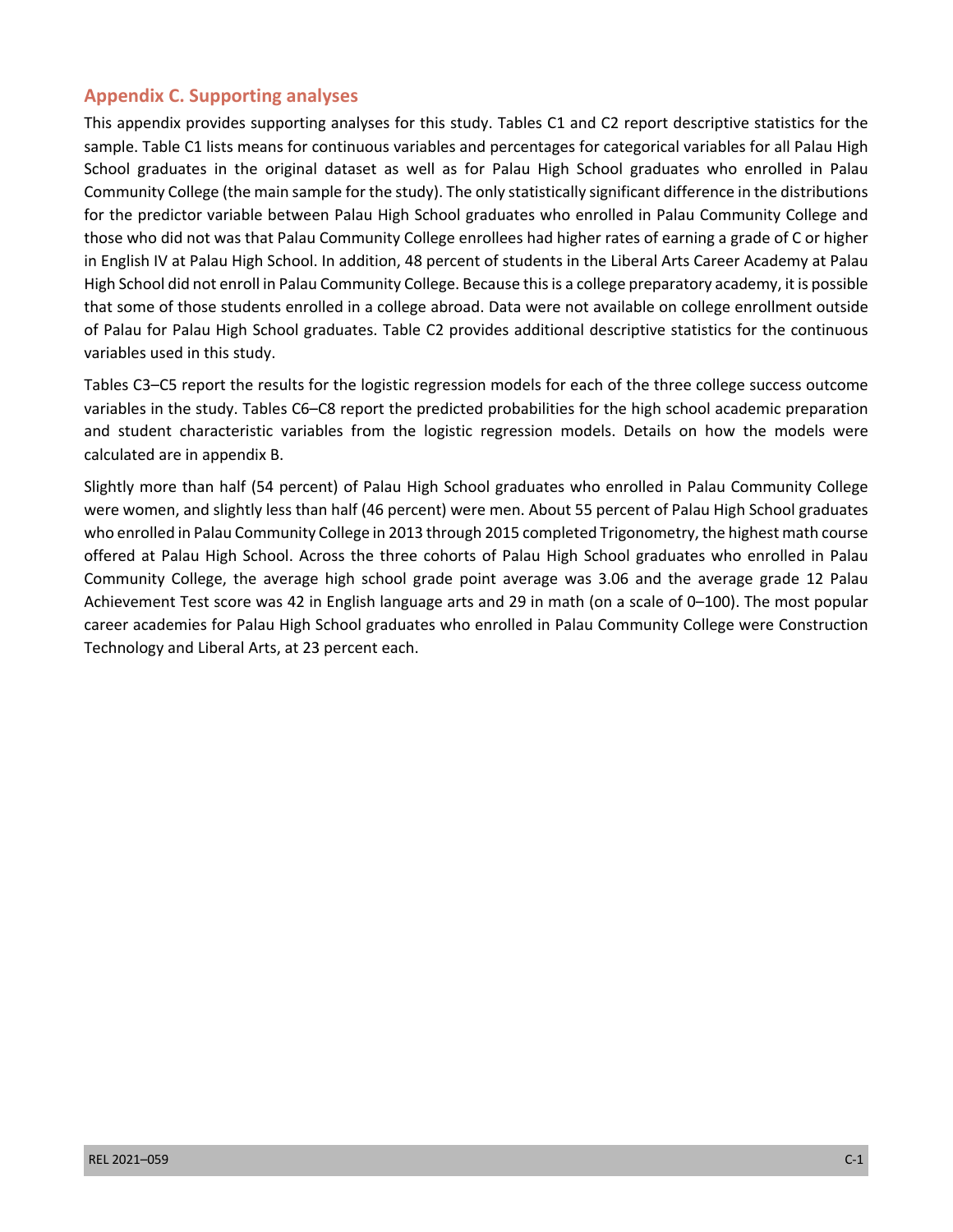**2015 Table C1. High school academic preparation variables and other student characteristics of Palau Community College enrollees and nonenrollees among all Palau High School graduates from spring 2013 through spring**

|                                                                                      |                                                                  |                               | <b>Palau Community College</b>   |                                                                                         |                         |
|--------------------------------------------------------------------------------------|------------------------------------------------------------------|-------------------------------|----------------------------------|-----------------------------------------------------------------------------------------|-------------------------|
| <b>Variable</b>                                                                      | <b>All Palau High</b><br><b>School</b><br>graduates<br>(percent) | <b>Enrollees</b><br>(percent) | <b>Nonenrollees</b><br>(percent) | <b>Difference</b><br>between<br>enrollees and<br>nonenrollees<br>(percentage<br>points) | $p$ -value <sup>a</sup> |
| All students                                                                         | 100.0                                                            | 60.5                          | 39.5                             |                                                                                         |                         |
| High school academic preparation                                                     |                                                                  |                               |                                  |                                                                                         |                         |
| Grade 12 Palau Achievement Test (mean score)                                         |                                                                  |                               |                                  |                                                                                         |                         |
| English language arts                                                                | 42.2                                                             | 41.6                          | 43.5                             |                                                                                         | .245                    |
| Math                                                                                 | 29.6                                                             | 29.4                          | 29.9                             |                                                                                         | .553                    |
| English language arts course grade of C or higher (mean percentage of points earned) |                                                                  |                               |                                  |                                                                                         |                         |
| English I                                                                            | 85.3                                                             | 86.3                          | 83.7                             | 2.6                                                                                     | .564                    |
| <b>English Reading and Writing</b>                                                   | 83.2                                                             | 84.6                          | 81.0                             | 3.6                                                                                     | .436                    |
| English II                                                                           | 78.4                                                             | 79.5                          | 76.8                             | 2.7                                                                                     | .621                    |
| English III                                                                          | 91.0                                                             | 92.7                          | 88.2                             | 4.5                                                                                     | .184                    |
| English IV                                                                           | 86.0                                                             | 91.5                          | 77.6                             | 13.9                                                                                    | $< .001*$               |
| Math course grade of C or higher (mean percentage of points earned)                  |                                                                  |                               |                                  |                                                                                         |                         |
| Algebra I                                                                            | 84.0                                                             | 84.6                          | 83.0                             | 1.6                                                                                     | .779                    |
| Algebra II                                                                           | 79.8                                                             | 79.9                          | 79.7                             | 0.2                                                                                     | .999                    |
| Geometry                                                                             | 80.6                                                             | 80.8                          | 80.4                             | 0.4                                                                                     | .999                    |
| Trigonometry                                                                         | 55.0                                                             | 55.1                          | 54.9                             | 0.2                                                                                     | .999                    |
| High school grade point average (mean)                                               |                                                                  |                               |                                  |                                                                                         |                         |
| High school grade point average                                                      | 3.04                                                             | 3.06                          | 3.00                             |                                                                                         | .366                    |
| Career academy (percent of total enrollment)                                         |                                                                  |                               |                                  |                                                                                         |                         |
| Natural Resources-Agriculture                                                        | 4.9                                                              | 4.3                           | 5.9                              | 1.6                                                                                     | .634                    |
| Health & Human Services-Health<br>Pathway                                            | 4.4                                                              | 4.3                           | 4.6                              | 0.3                                                                                     | .999                    |
| <b>Business Information</b>                                                          | 12.4                                                             | 12.4                          | 12.4                             | 0.0                                                                                     | .999                    |
| Industrial Engineering-Automotive<br>Technology                                      | 14.2                                                             | 15.4                          | 12.4                             | 3.0                                                                                     | .504                    |
| Health & Human Services-Tourism &<br>Hospitality                                     | 15.8                                                             | 18.4                          | 11.8                             | 6.6                                                                                     | .109                    |
| Industrial Engineering-Construction<br>Technology                                    | 22.0                                                             | 22.6                          | 20.9                             | $1.7$                                                                                   | .782                    |
| Liberal Arts                                                                         | 26.4                                                             | 22.6                          | 32.0                             | 9.4                                                                                     | .054                    |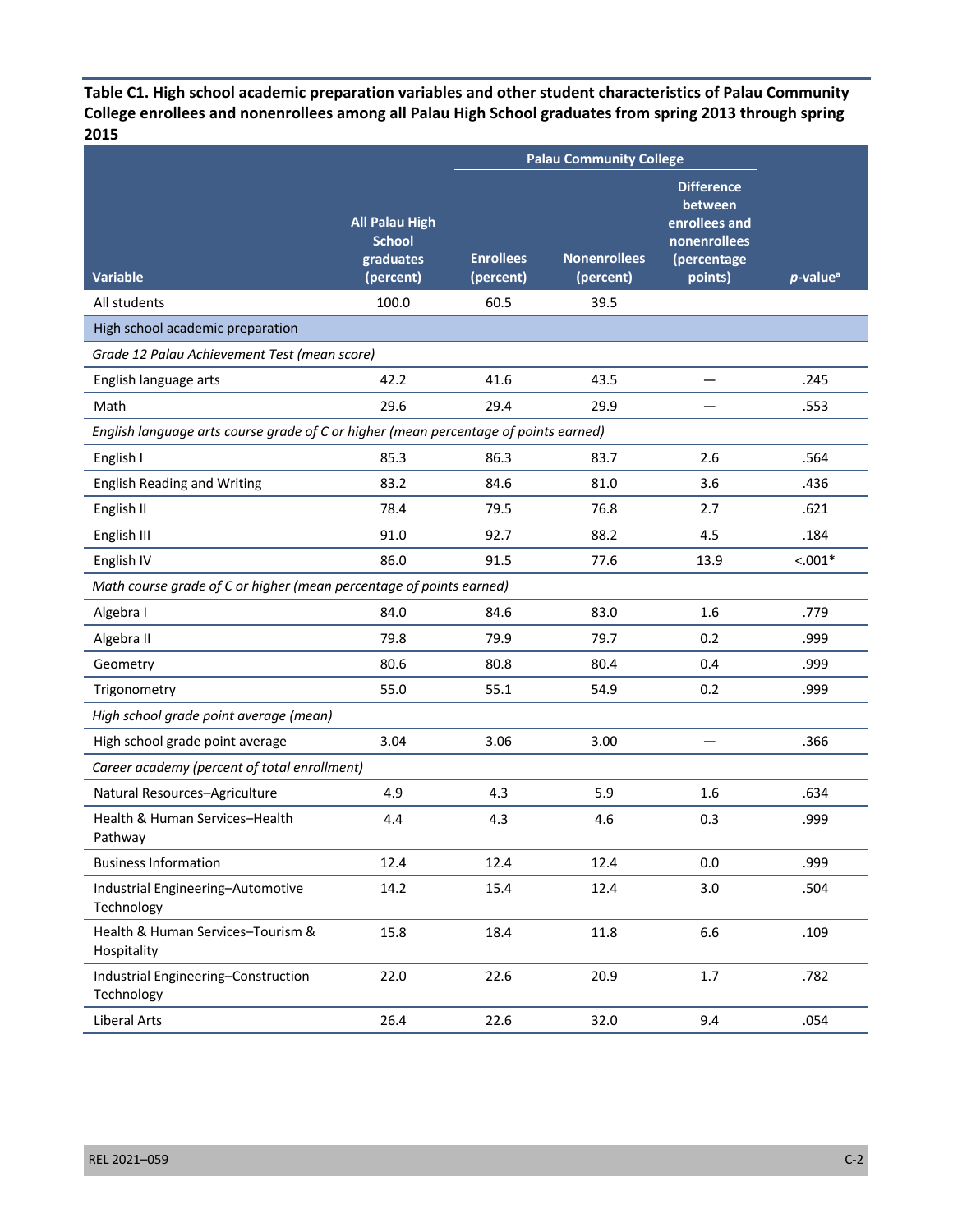|                                     |                                                                  |                               | <b>Palau Community College</b>   |                                                                                                |                         |
|-------------------------------------|------------------------------------------------------------------|-------------------------------|----------------------------------|------------------------------------------------------------------------------------------------|-------------------------|
| <b>Variable</b>                     | <b>All Palau High</b><br><b>School</b><br>graduates<br>(percent) | <b>Enrollees</b><br>(percent) | <b>Nonenrollees</b><br>(percent) | <b>Difference</b><br>between<br>enrollees and<br><b>nonenrollees</b><br>(percentage<br>points) | $p$ -value <sup>a</sup> |
| Student characteristic              |                                                                  |                               |                                  |                                                                                                |                         |
| Gender                              |                                                                  |                               |                                  |                                                                                                |                         |
| Female                              | 55.0                                                             | 53.8                          | 56.9                             | 3.1                                                                                            | .436                    |
| Male                                | 45.0                                                             | 46.2                          | 43.1                             | 3.1                                                                                            | .436                    |
| Palau High School graduation cohort |                                                                  |                               |                                  |                                                                                                |                         |
| Spring 2013                         | 38.0                                                             | 41.0                          | 33.3                             | 7.7                                                                                            | .156                    |
| Spring 2014                         | 31.5                                                             | 28.2                          | 36.6                             | 8.4                                                                                            | .104                    |
| Spring 2015                         | 30.5                                                             | 30.8                          | 30.1                             | 0.7                                                                                            | .973                    |
| Total number of students            | 387                                                              | 234                           | 153                              | na                                                                                             | na                      |

\*Significant at *p* < .05.

— is not applicable for continuous variables; na is not applicable.

 a. Indicates whether the difference in academic performance and student characteristic variables between Palau Community College enrollees and nonenrollees is statistically significant. Statistical significance was measured by *t*-tests for continuous variables and chi-squared tests for categorical variables. Note: Percentages may not sum to 100 because of rounding.

Source**:** Authors' analyses of data from the Palau Ministry of Education and Palau Community College.

## **Table C2. Descriptive statistics for continuous variables for Palau High School graduates in spring 2013 through spring 2014 who enrolled in Palau Community College in the fall after graduation**

| <b>Continuous variable</b>                                            | <b>Mean</b> | <b>Median</b> | <b>Standard</b><br>deviation | <b>Minimum</b> | <b>Maximum</b> |
|-----------------------------------------------------------------------|-------------|---------------|------------------------------|----------------|----------------|
| English language arts score on the grade 12 Palau<br>Achievement Test | 41.6        | 39.1          | 15.17                        | 14.1           | 90.2           |
| Math score on the grade 12 Palau Achievement<br>Test                  | 29.4        | 27.9          | 7.47                         | 8.8            | 55.9           |
| High school grade point average                                       | 3.06        | 3.1           | 0.56                         | $1.6\,$        | 4.0            |

Note: *n* = 234.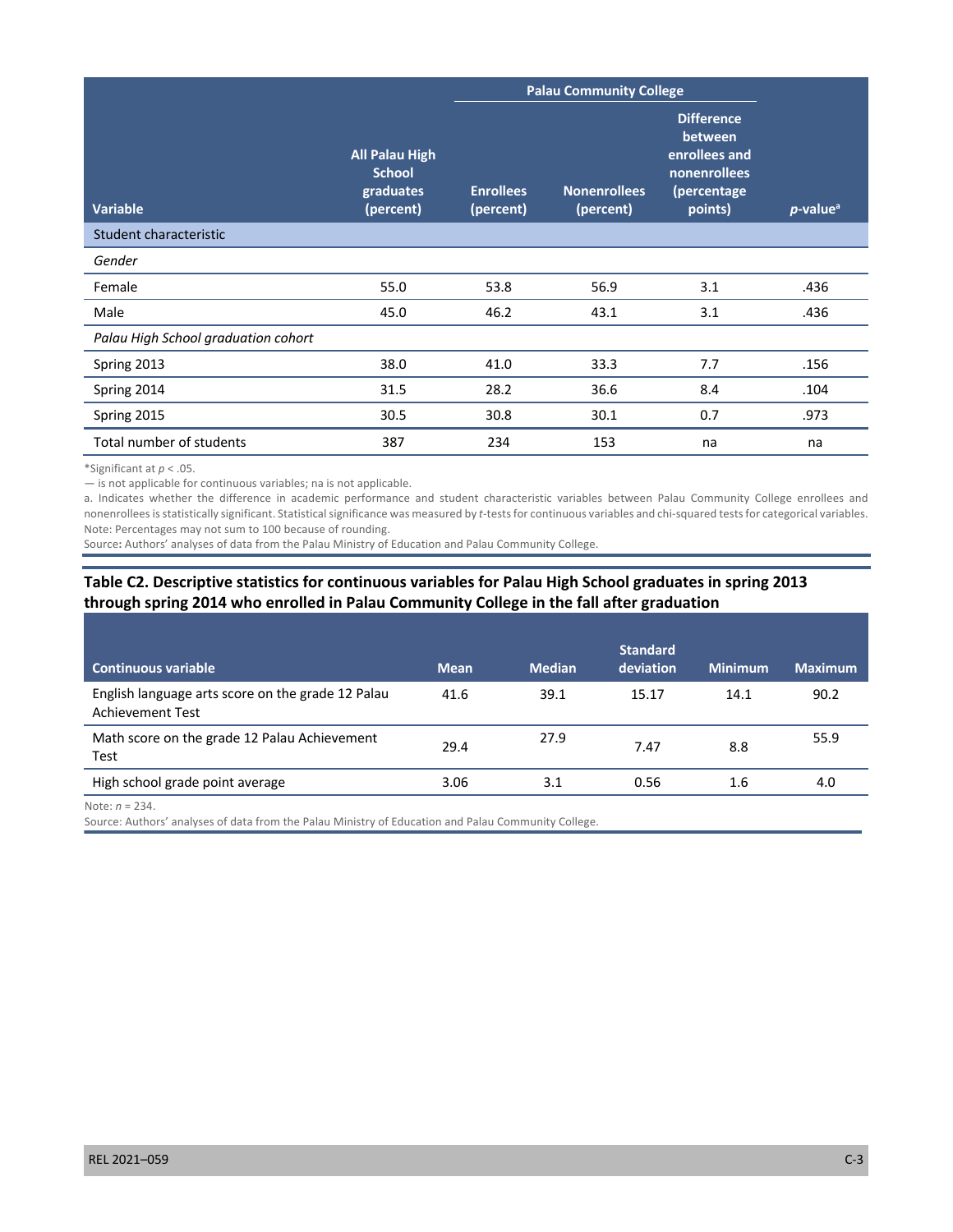**Table C3. Results of logistic regression model predicting earning a grade point average of 2.0 or higher in the first year of college for Palau High School graduates in spring 2013 through spring 2014 who enrolled in Palau Community College in the fall after graduation** 

|                                                   |                   | 95 percent             |         |
|---------------------------------------------------|-------------------|------------------------|---------|
| <b>Variable</b>                                   | <b>Odds ratio</b> | confidence<br>interval | p-value |
| High school academic preparation                  |                   |                        |         |
| Grade 12 Palau Achievement Test (mean centered)   |                   |                        |         |
| English language arts                             | 1.01              | $0.98 - 1.03$          | .509    |
| Math                                              | 1.05              | $1.00 - 1.11$          | $.037*$ |
| English language arts course grade of C or higher |                   |                        |         |
| English I                                         | 1.02              | $0.62 - 1.65$          | .947    |
| <b>English Reading and Writing</b>                | 0.92              | $0.59 - 1.44$          | .713    |
| English II                                        | 1.30              | $0.86 - 1.97$          | .214    |
| English III                                       | 0.78              | $0.43 - 1.46$          | .423    |
| English IV                                        | 1.50              | $0.85 - 2.79$          | .176    |
| Math course grade of C or higher                  |                   |                        |         |
| Algebra I                                         | 1.08              | $0.66 - 1.77$          | .765    |
| Algebra II                                        | 0.83              | $0.51 - 1.32$          | .432    |
| Geometry                                          | 1.17              | $0.76 - 1.83$          | .475    |
| Trigonometry                                      | 1.22              | $0.81 - 1.82$          | .332    |
| High school grade point average (mean centered)   |                   |                        |         |
| High school grade point average                   | 3.34              | $1.33 - 8.83$          | $.012*$ |
| Career academy                                    |                   |                        |         |
| Natural Resources-Agriculture                     | 1.20              | $0.31 - 4.86$          | .794    |
| Health & Human Services-Health Pathway            | 2.66              | $0.53 - 34.75$         | .314    |
| <b>Business Information</b>                       | 0.76              | $0.31 - 1.88$          | .540    |
| Industrial Engineering-Automotive Technology      | 1.16              | $0.50 - 2.66$          | .729    |
| Industrial Engineering-Construction Technology    | 0.84              | $0.40 - 1.72$          | .630    |
| Health & Human Services-Tourism & Hospitality     | 0.67              | $0.31 - 1.40$          | .287    |
| <b>Liberal Arts</b>                               | 0.64              | $0.30 - 1.32$          | .233    |
| Student characteristic                            |                   |                        |         |
| Gender                                            |                   |                        |         |
| Female                                            | 0.85              | $0.58 - 1.22$          | .372    |
| Male                                              | 1.18              | $0.82 - 1.73$          | .372    |
| College cohort                                    |                   |                        |         |
| <b>Fall 2013</b>                                  | 0.72              | $0.46 - 1.14$          | .166    |
| <b>Fall 2014</b>                                  | 1.70              | $1.04 - 2.83$          | $.038*$ |
| <b>Fall 2015</b>                                  | 0.81              | $0.51 - 1.31$          | .398    |
| Constant (grand mean)                             | 1.62              | $0.60 - 4.33$          | $.336*$ |

\*Significant at *p* < .05.

Note: *n* = 234. Results are based on logistic regression analysis. Tjur's *R*<sup>2</sup> = .230.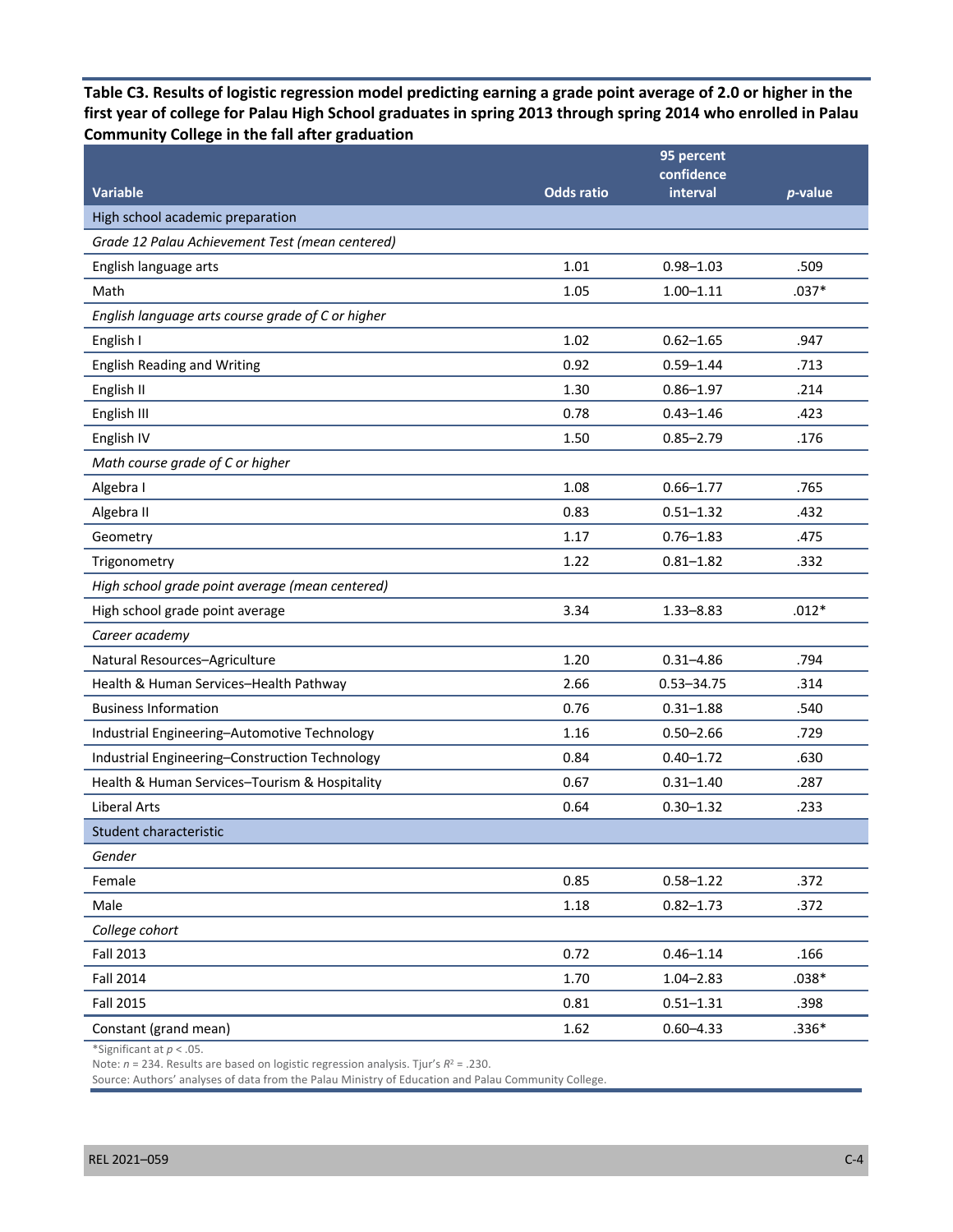**Table C4. Results of logistic regression model predicting persistence to a second year of college for Palau High School graduates in spring 2013 through spring 2014 who enrolled in Palau Community College in the fall after**  graduation

| graduation                                        |                   |                          |                 |
|---------------------------------------------------|-------------------|--------------------------|-----------------|
|                                                   |                   | 95 percent<br>confidence |                 |
| <b>Variable</b>                                   | <b>Odds ratio</b> | interval                 | <i>p</i> -value |
| High school academic preparation                  |                   |                          |                 |
| Grade 12 Palau Achievement Test (mean centered)   |                   |                          |                 |
| English language arts                             | 0.98              | $0.96 - 1.01$            | .215            |
| Math                                              | 1.04              | $1.00 - 1.09$            | .056            |
| English language arts course grade of C or higher |                   |                          |                 |
| English I                                         | 1.52              | $0.93 - 2.53$            | .097            |
| <b>English Reading and Writing</b>                | 0.96              | $0.61 - 1.52$            | .872            |
| English II                                        | 1.34              | $0.89 - 2.05$            | .169            |
| English III                                       | 1.33              | $0.69 - 2.77$            | .414            |
| English IV                                        | 1.91              | $1.03 - 3.81$            | $.049*$         |
| Math course grade of C or higher                  |                   |                          |                 |
| Algebra I                                         | 1.17              | $0.71 - 1.94$            | .534            |
| Algebra II                                        | 0.67              | $0.41 - 1.08$            | .110            |
| Geometry                                          | 1.24              | $0.80 - 1.96$            | .338            |
| Trigonometry                                      | 1.41              | $0.94 - 2.12$            | .099            |
| High school grade point average (mean centered)   |                   |                          |                 |
| High school grade point average                   | 1.16              | $0.47 - 2.85$            | .747            |
| Career academy                                    |                   |                          |                 |
| Natural Resources-Agriculture                     | 1.58              | $0.43 - 6.30$            | .496            |
| Health & Human Services-Health Pathway            | 2.73              | $0.57 - 34.89$           | .292            |
| <b>Business Information</b>                       | 0.52              | $0.22 - 1.20$            | .126            |
| Industrial Engineering-Automotive Technology      | 1.32              | $0.57 - 3.03$            | .509            |
| Industrial Engineering-Construction Technology    | 0.39              | $0.19 - 0.79$            | $.010*$         |
| Health & Human Services-Tourism & Hospitality     | 0.76              | $0.36 - 1.57$            | .467            |
| <b>Liberal Arts</b>                               | 1.13              | $0.55 - 2.32$            | .738            |
| Student characteristic                            |                   |                          |                 |
| Gender                                            |                   |                          |                 |
| Female                                            | 0.97              | $0.69 - 1.37$            | .881            |
| Male                                              | 1.03              | $0.73 - 1.46$            | .881            |
| College cohort                                    |                   |                          |                 |
| <b>Fall 2013</b>                                  | 0.78              | $0.50 - 1.21$            | .271            |
| <b>Fall 2014</b>                                  | 1.26              | $0.80 - 2.02$            | .329            |
| <b>Fall 2015</b>                                  | 1.02              | $0.64 - 1.63$            | .950            |
| Constant (grand mean)                             | 0.46              | $0.15 - 1.28$            | .151            |

\*Significant at *p* < .05.

Note: *n* = 234. Results are based on logistic regression analysis. Tjur's *R2* = .207.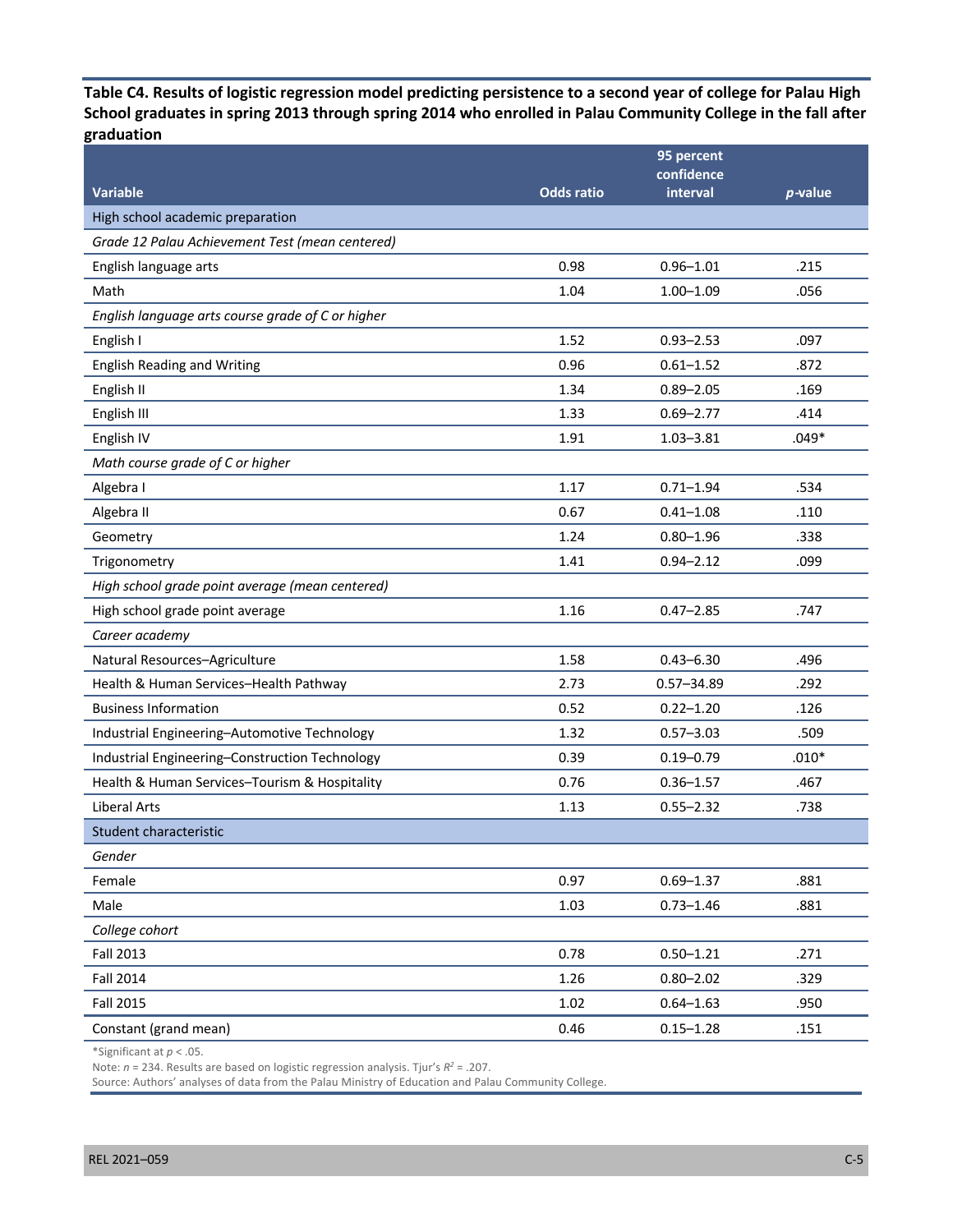**Table C5. Results of logistic regression model predicting completion of an associate degree or certificate within three years for Palau High School graduates in spring 2013 through spring 2014 who enrolled in Palau Community College in the fall after graduation** 

|                                                   |                   | 95 percent<br>confidence |         |
|---------------------------------------------------|-------------------|--------------------------|---------|
| <b>Variable</b>                                   | <b>Odds ratio</b> | interval                 | p-value |
| High school academic preparation                  |                   |                          |         |
| Grade 12 Palau Achievement Test (mean centered)   |                   |                          |         |
| English language arts                             | 0.98              | $0.95 - 1.01$            | .205    |
| Math                                              | 1.04              | $0.98 - 1.09$            | .167    |
| English language arts course grade of C or higher |                   |                          |         |
| English I                                         | 3.45              | $1.31 - 16.14$           | $.037*$ |
| <b>English Reading and Writing</b>                | 0.61              | $0.32 - 1.19$            | .130    |
| English II grade                                  | 0.91              | $0.46 - 1.86$            | .781    |
| English III grade                                 | 0.44              | $0.17 - 1.34$            | .113    |
| English IV grade                                  | 1.31              | $0.57 - 3.71$            | .551    |
| Math course grade of C or higher                  |                   |                          |         |
| Algebra I                                         | 0.80              | $0.39 - 1.74$            | .555    |
| Algebra II                                        | 0.99              | $0.47 - 2.24$            | .982    |
| Geometry                                          | 2.01              | $0.89 - 5.79$            | .132    |
| Trigonometry                                      | 1.01              | $0.58 - 1.78$            | .972    |
| High school grade point average (mean centered)   |                   |                          |         |
| High school grade point average                   | 5.27              | $1.47 - 21.41$           | $.015*$ |
| Career academy                                    |                   |                          |         |
| Natural Resources-Agriculture                     | 3.72              | $0.79 - 16.50$           | .081    |
| Health & Human Services-Health Pathway            | 1.31              | $0.30 - 4.97$            | .699    |
| <b>Business Information</b>                       | 1.28              | $0.51 - 3.07$            | .588    |
| Industrial Engineering-Automotive Technology      | 0.98              | $0.36 - 2.56$            | .971    |
| Industrial Engineering-Construction Technology    | 0.22              | $0.06 - 0.61$            | $.008*$ |
| Health & Human Services-Tourism & Hospitality     | 1.01              | $0.43 - 2.27$            | .979    |
| <b>Liberal Arts</b>                               | 0.73              | $0.31 - 1.63$            | .458    |
| Student characteristic                            |                   |                          |         |
| Gender                                            |                   |                          |         |
| Female                                            | 0.73              | $0.46 - 1.13$            | .157    |
| Male                                              | 1.38              | $0.89 - 2.16$            | .157    |
| College cohort                                    |                   |                          |         |
| Fall 2013                                         | 1.00              | $0.56 - 1.76$            | .993    |
| <b>Fall 2014</b>                                  | 1.27              | $0.71 - 2.25$            | .406    |
| Fall 2015                                         | 0.79              | $0.43 - 1.40$            | .423    |
| Constant (grand mean)                             | 0.14              | $0.02 - 0.58$            | $.015*$ |

\*Significant at *p* < .05.

Note: *n* = 234. Results are based on logistic regression analysis. Tjur's *R*<sup>2</sup> = .185.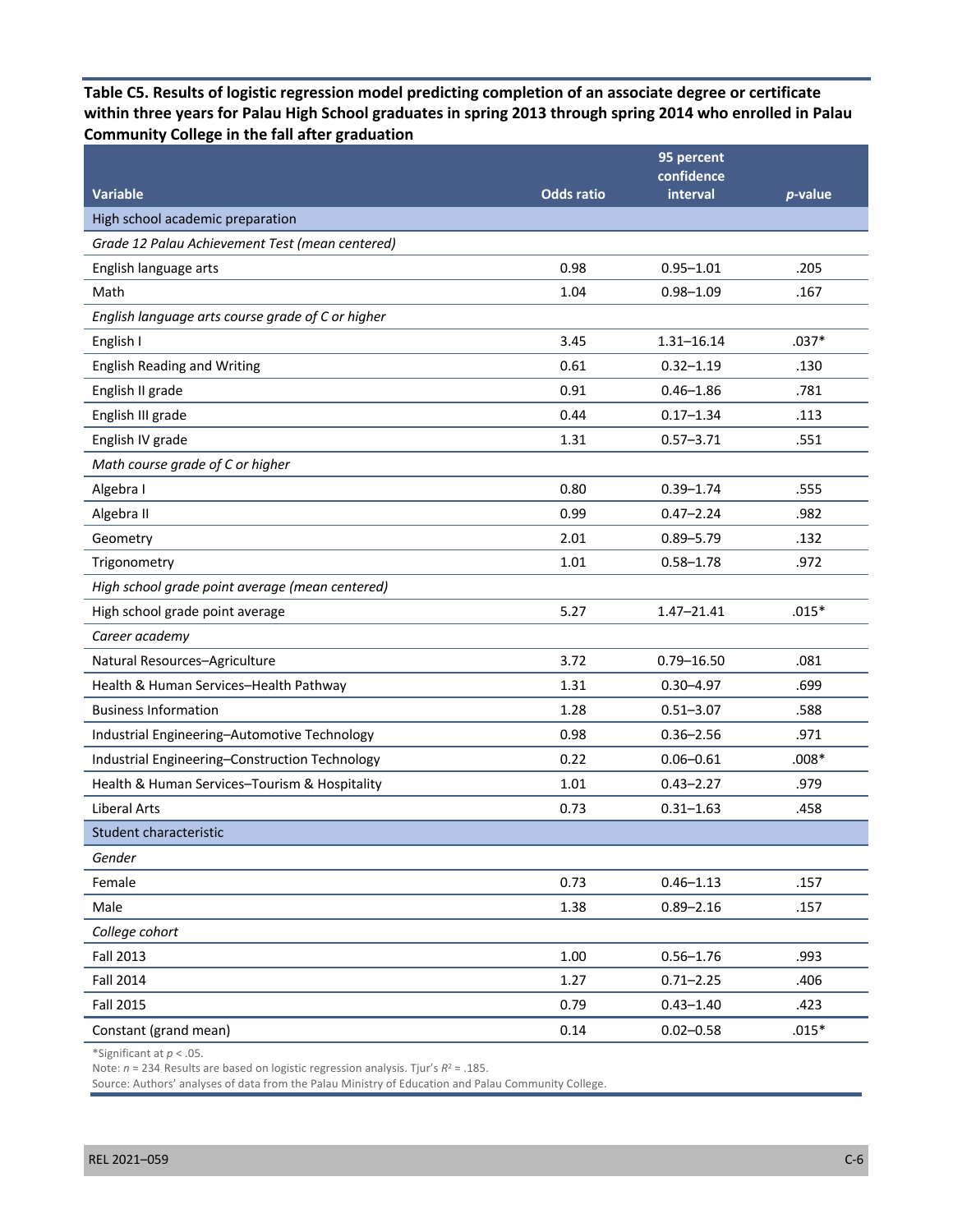**Palau High School graduates in spring 2013–spring 2014 who enrolled in Palau Community College in the fall Table C6. Predicted probabilities of achieving each college success outcome by student characteristics for after graduation** 

| Gender<br>Male<br>.657<br>.323<br>.161<br>Female<br>.092<br>.577<br>.311<br>College cohort | <b>Student characteristic</b> | <b>Grade point average</b><br>of 2.0 or higher in the<br>first year of college | Persistence to<br>second year of college | <b>Completion of an</b><br>associate degree or<br>certificate within<br>three years |
|--------------------------------------------------------------------------------------------|-------------------------------|--------------------------------------------------------------------------------|------------------------------------------|-------------------------------------------------------------------------------------|
|                                                                                            |                               |                                                                                |                                          |                                                                                     |
|                                                                                            |                               |                                                                                |                                          |                                                                                     |
|                                                                                            |                               |                                                                                |                                          |                                                                                     |
|                                                                                            |                               |                                                                                |                                          |                                                                                     |
| Fall 2013<br>.539<br>.266<br>.122                                                          |                               |                                                                                |                                          |                                                                                     |
| <b>Fall 2014</b><br>.733<br>.3691<br>.150                                                  |                               |                                                                                |                                          |                                                                                     |
| <b>Fall 2015</b><br>.099<br>.569<br>.320                                                   |                               |                                                                                |                                          |                                                                                     |

Note:  $n = 234$ . See appendix B for a description of how the predicted probabilities were calculated.

Source: Authors' analyses of data from the Palau Ministry of Education and Palau Community College.

## **preparation variable for Palau High School graduates in spring 2013–spring 2014 who enrolled in Palau Community College in the fall after graduation Table C7. Predicted probabilities of achieving each college success outcome by high school academic**

| <b>Variable</b>                                                    | <b>Grade point average</b><br>of 2.0 or higher in the<br>first year of college | <b>Persistence to</b><br>second year of college | <b>Completion of an</b><br>associate degree or<br>certificate within<br>three years |
|--------------------------------------------------------------------|--------------------------------------------------------------------------------|-------------------------------------------------|-------------------------------------------------------------------------------------|
| English language arts score on the grade 12 Palau Achievement Test |                                                                                |                                                 |                                                                                     |
| $\pmb{0}$                                                          | .531                                                                           | .467                                            | .244                                                                                |
| 5                                                                  | .542                                                                           | .448                                            | .226                                                                                |
| 10                                                                 | .552                                                                           | .430                                            | .209                                                                                |
| 15                                                                 | .563                                                                           | .411                                            | .193                                                                                |
| 20                                                                 | .573                                                                           | .393                                            | .177                                                                                |
| 25                                                                 | .584                                                                           | .375                                            | .163                                                                                |
| 30                                                                 | .594                                                                           | .357                                            | .150                                                                                |
| 35                                                                 | .604                                                                           | .339                                            | .137                                                                                |
| 40                                                                 | .615                                                                           | .323                                            | .126                                                                                |
| 45                                                                 | .625                                                                           | .306                                            | .115                                                                                |
| 50                                                                 | .635                                                                           | .290                                            | .105                                                                                |
| 55                                                                 | .644                                                                           | .275                                            | .096                                                                                |
| 60                                                                 | .654                                                                           | .260                                            | .087                                                                                |
| 65                                                                 | .664                                                                           | .245                                            | .080                                                                                |
| 70                                                                 | .673                                                                           | .231                                            | .072                                                                                |
| 75                                                                 | .682                                                                           | .218                                            | .066                                                                                |
| 80                                                                 | .692                                                                           | .205                                            | .060                                                                                |
| 85                                                                 | .701                                                                           | .193                                            | .054                                                                                |
| 90                                                                 | .709                                                                           | .182                                            | .049                                                                                |
| 95                                                                 | .718                                                                           | .170                                            | .045                                                                                |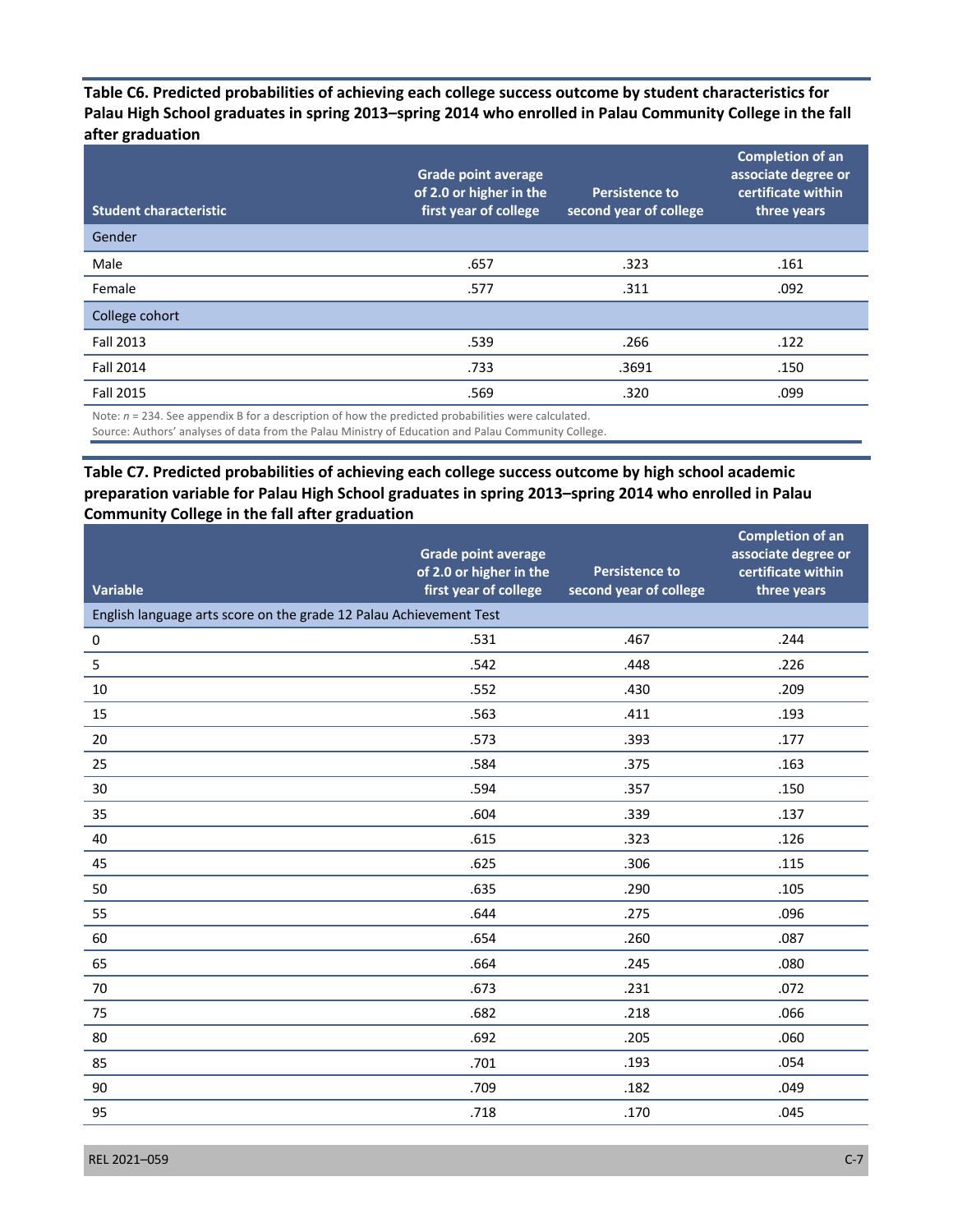| <b>Variable</b>                                   | <b>Grade point average</b><br>of 2.0 or higher in the<br>first year of college | <b>Persistence to</b><br>second year of college | <b>Completion of an</b><br>associate degree or<br>certificate within<br>three years |
|---------------------------------------------------|--------------------------------------------------------------------------------|-------------------------------------------------|-------------------------------------------------------------------------------------|
| 100                                               | .727                                                                           | .160                                            | .041                                                                                |
| Math score on the grade 12 Palau Achievement Test |                                                                                |                                                 |                                                                                     |
| 0                                                 | .264                                                                           | .114                                            | .046                                                                                |
| 5                                                 | .316                                                                           | .1381                                           | .054                                                                                |
| 10                                                | .374                                                                           | .166                                            | .064                                                                                |
| 15                                                | .436                                                                           | .198                                            | .076                                                                                |
| 20                                                | .499                                                                           | .235                                            | .090                                                                                |
| 25                                                | .563                                                                           | .277                                            | .106                                                                                |
| 30                                                | .625                                                                           | .323                                            | .124                                                                                |
| 35                                                | .683                                                                           | .372                                            | .145                                                                                |
| 40                                                | .735                                                                           | .424                                            | .169                                                                                |
| 45                                                | .782                                                                           | .478                                            | .196                                                                                |
| 50                                                | .823                                                                           | .533                                            | .226                                                                                |
| 55                                                | .857                                                                           | .587                                            | .260                                                                                |
| 60                                                | .886                                                                           | .639                                            | .296                                                                                |
| 65                                                | .909                                                                           | .687                                            | .335                                                                                |
| 70                                                | .928                                                                           | .732                                            | .376                                                                                |
| 75                                                | .943                                                                           | .773                                            | .420                                                                                |
| 80                                                | .956                                                                           | .809                                            | .464                                                                                |
| 85                                                | .965                                                                           | .841                                            | .510                                                                                |
| 90                                                | .973                                                                           | .868                                            | .555                                                                                |
| 95                                                | .979                                                                           | .891                                            | .599                                                                                |
| 100                                               | .984                                                                           | .910                                            | .641                                                                                |
| English language arts course grade                |                                                                                |                                                 |                                                                                     |
| English I C or higher                             | .622                                                                           | .414                                            | .324                                                                                |
| English I lower than C                            | .614                                                                           | .234                                            | .039                                                                                |
| English Reading and Writing C or higher           | .598                                                                           | .309                                            | .078                                                                                |
| English Reading and Writing lower than C          | .637                                                                           | .325                                            | .186                                                                                |
| English II C or higher                            | .677                                                                           | .384                                            | .112                                                                                |
| English II lower than C                           | .554                                                                           | .257                                            | .133                                                                                |
| English III C or higher                           | .558                                                                           | .381                                            | .058                                                                                |
| English III lower than C                          | .675                                                                           | .259                                            | .238                                                                                |
| English IV C or higher                            | .708                                                                           | .470                                            | .154                                                                                |
| English IV lower than C                           | .518                                                                           | .195                                            | .096                                                                                |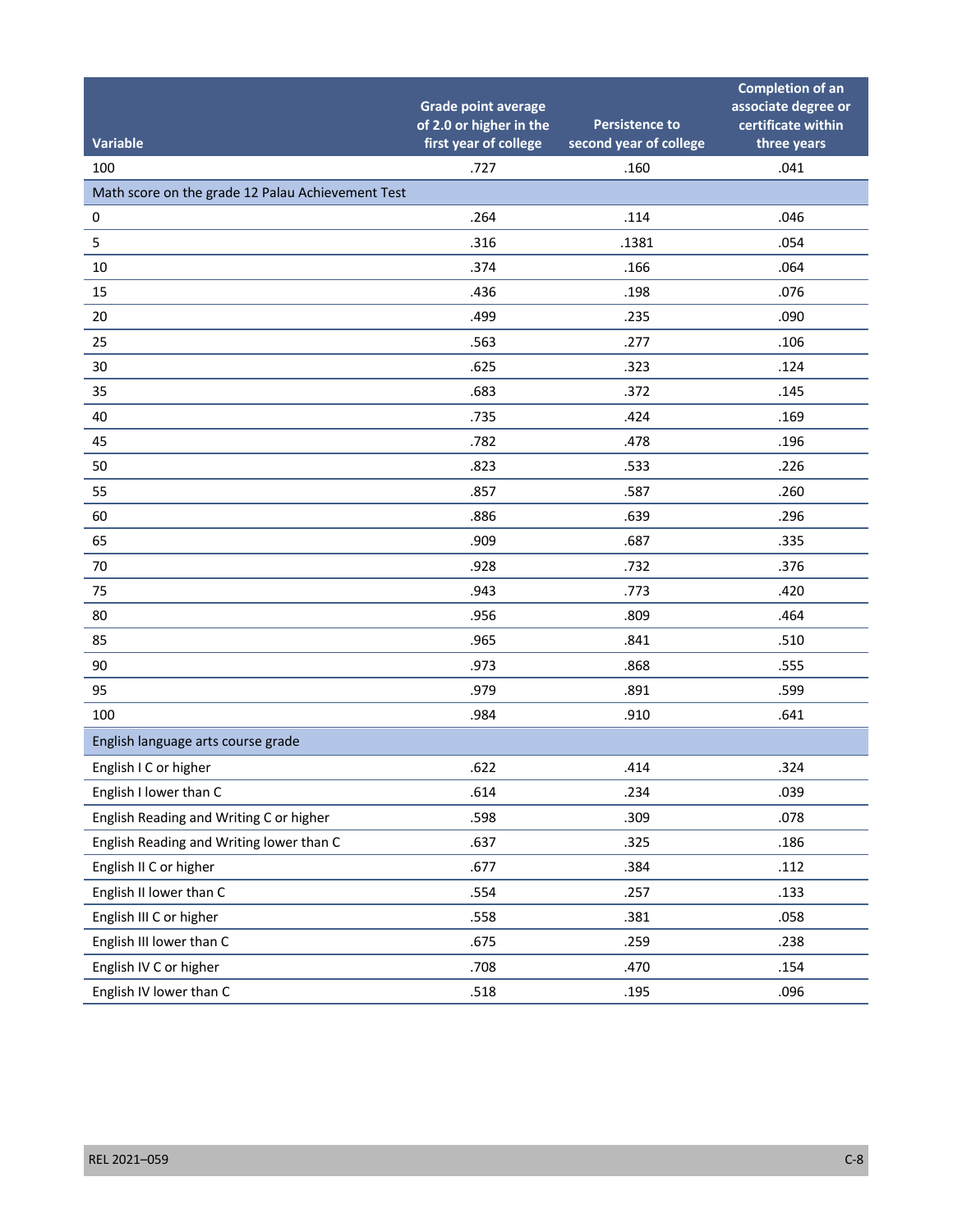|                                          | <b>Grade point average</b><br>of 2.0 or higher in the | <b>Persistence to</b>  | <b>Completion of an</b><br>associate degree or<br>certificate within |
|------------------------------------------|-------------------------------------------------------|------------------------|----------------------------------------------------------------------|
| <b>Variable</b>                          | first year of college                                 | second year of college | three years                                                          |
| Math course grade                        |                                                       |                        |                                                                      |
| Algebra I C or higher                    | .635                                                  | .352                   | .100                                                                 |
| Algebra I lower than C                   | .600                                                  | .284                   | .148                                                                 |
| Algebra II C or higher                   | .572                                                  | .239                   | .121                                                                 |
| Algebra II lower than C                  | .661                                                  | .408                   | .123                                                                 |
| Geometry C or higher                     | .655                                                  | .366                   | .218                                                                 |
| Geometry lower than C                    | .580                                                  | .272                   | .064                                                                 |
| Trigonometry C or higher                 | .663                                                  | .395                   | .123                                                                 |
| Trigonometry lower than C                | .570                                                  | .248                   | .121                                                                 |
| English language arts course grade       |                                                       |                        |                                                                      |
| English I C or higher                    | .622                                                  | .414                   | .324                                                                 |
| English I lower than C                   | .614                                                  | .234                   | .039                                                                 |
| English Reading and Writing C or higher  | .598                                                  | .309                   | .078                                                                 |
| English Reading and Writing lower than C | .637                                                  | .325                   | .186                                                                 |
| English II C or higher                   | .677                                                  | .384                   | .112                                                                 |
| English II lower than C                  | .554                                                  | .257                   | .133                                                                 |
| English III C or higher                  | .558                                                  | .381                   | .058                                                                 |
| English III lower than C                 | .675                                                  | .259                   | .238                                                                 |
| English IV C or higher                   | .708                                                  | .470                   | .154                                                                 |
| English IV lower than C                  | .518                                                  | .195                   | .096                                                                 |
| High school grade point average          |                                                       |                        |                                                                      |
| 1.3                                      | .162                                                  | .264                   | .007                                                                 |
| 1.7                                      | .238                                                  | .275                   | .014                                                                 |
| 2.0                                      | .310                                                  | .284                   | .023                                                                 |
| 2.3                                      | .392                                                  | .293                   | .038                                                                 |
| 2.7                                      | .511                                                  | .306                   | .071                                                                 |
| 3.0                                      | .600                                                  | .315                   | .111                                                                 |
| 3.3                                      | .683                                                  | .325                   | .171                                                                 |
| 3.7                                      | .777                                                  | .338                   | .286                                                                 |
| 4.0                                      | .834                                                  | .348                   | .398                                                                 |

Note:  $n = 234$ . See appendix B for a description of how the predicted probabilities were calculated.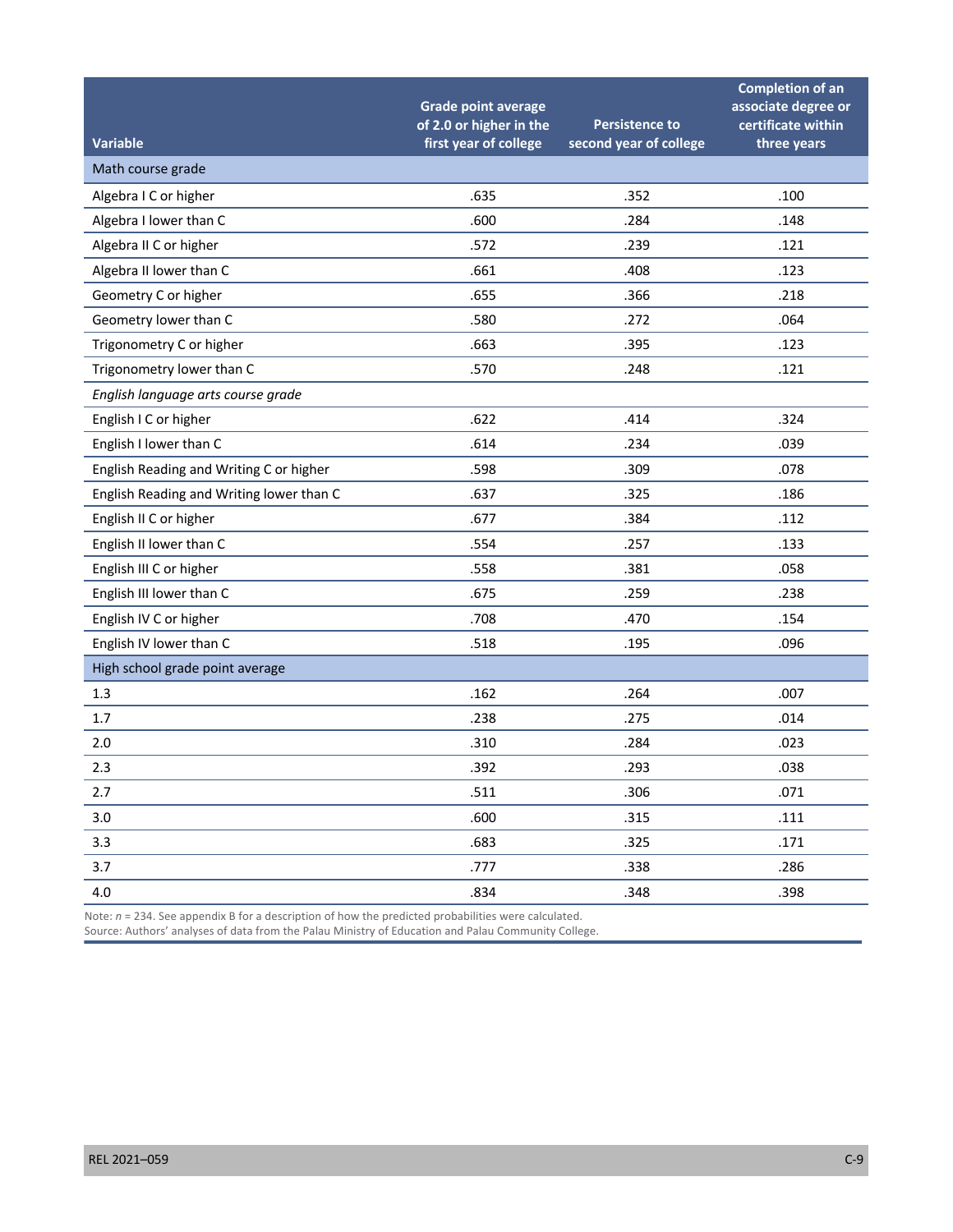**Table C8. Predicted probabilities of achieving each college success outcome by Palau High School Career Academy for Palau High School graduates in spring 2013–spring 2014 who enrolled in Palau Community College in the fall after graduation** 

| <b>Variable</b>                                | <b>Grade point average</b><br>of 2.0 or higher in<br>the first year of<br>college | <b>Persistence to</b><br>second year of<br>college | <b>Completion of an</b><br>associate degree or<br>certificate within<br>three years |
|------------------------------------------------|-----------------------------------------------------------------------------------|----------------------------------------------------|-------------------------------------------------------------------------------------|
| Career academy                                 |                                                                                   |                                                    |                                                                                     |
| Natural Resources-Agriculture                  | .659                                                                              | .423                                               | .341                                                                                |
| Health & Human Services-Health Pathway         | .811                                                                              | .559                                               | .154                                                                                |
| <b>Business Information</b>                    | .550                                                                              | .194                                               | .151                                                                                |
| Industrial Engineering-Automotive Technology   | .652                                                                              | .380                                               | .120                                                                                |
| Industrial Engineering-Construction Technology | .575                                                                              | .154                                               | .030                                                                                |
| Health & Human Services-Tourism & Hospitality  | .520                                                                              | .262                                               | .123                                                                                |
| Liberal Arts                                   | .509                                                                              | .344                                               | .092                                                                                |

Note:  $n = 234$ . See appendix B for a description of how the predicted probabilities were calculated.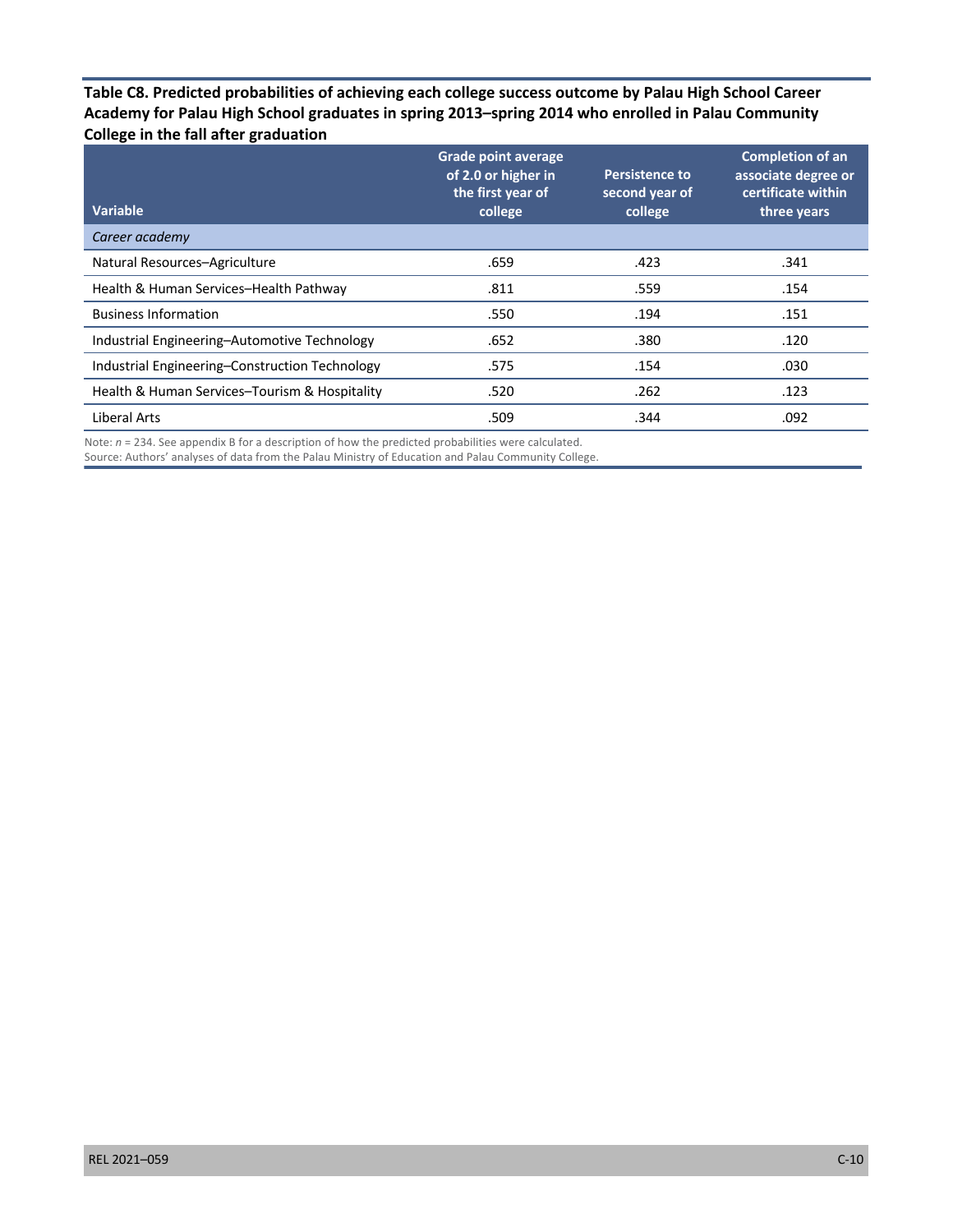# **Appendix D. Other analyses**

 Palau Community College cohorts in this study. This analysis was conducted because college cohort was identified as a significant predictor of earning a grade point average of 2.0 or higher in the first year at Palau Community College (see table C3 in appendix C). Table D1 lists differences in high school academic preparation and student characteristic (gender) variables across cohorts. Table D2 provides percentage for each college cohort for significant categorical variables shown in table D1. Table D3 and figure D1 give summary statistics for continuous variables by college cohort. This appendix provides information about differences in high school academic preparation and gender across the

 The college cohorts vary by the percentage of students who passed Algebra II, with significantly fewer students passing it in the 2014 cohort. In the 2013 cohort no students enrolled in the Health & Human Services–Health Pathway Career Academy. The 2014 cohort had significantly fewer students enrolled in the Business Information Career Academy than the other two cohorts. The 2015 college cohort had significantly lower grade 12 Palau Achievement Test scores for English language arts than the other two cohorts.

## **graduates in spring 2013–spring 2014 who enrolled in Palau Community College in the fall after graduation Table D1. High school academic preparation and student characteristics variables for Palau High School**

| סייי יק טיי יי כבי<br>-סיייים ---<br><b>Variable</b> | Statistica, b, c     | Degrees of freedom       | $p$ -value <sup>d</sup> |
|------------------------------------------------------|----------------------|--------------------------|-------------------------|
| Academic preparation                                 |                      |                          |                         |
| Grade 12 Palau Achievement Test score                |                      |                          |                         |
| English language arts                                | 15.96 <sup>c</sup>   | $\overline{2}$           | $< .001*$               |
| Math                                                 | 0.207c               | 2                        | .813                    |
| English language arts course grade of C or higher    |                      |                          |                         |
| English I                                            | 1.619a               | $\overline{2}$           | .445                    |
| <b>English Reading and Writing</b>                   | $0.141$ <sup>a</sup> | $\overline{2}$           | .932                    |
| English II                                           | 0.471                | $\overline{2}$           | .790                    |
| English III                                          | $\sf b$              |                          | .566                    |
| English IV                                           | 0.956a               | 2                        | .620                    |
| Math course grade of C or higher                     |                      |                          |                         |
| Algebra I                                            | $0.861$ <sup>a</sup> | $\overline{2}$           | .6501                   |
| Algebra II                                           | 6.029a               | $\overline{2}$           | $.0491*$                |
| Geometry                                             | 0.839a               | 2                        | .6575                   |
| Trigonometry                                         | $1.658$ <sup>a</sup> | $\overline{2}$           | .4364                   |
| High school grade point average                      |                      |                          |                         |
| High school grade point average                      | 0.731c               | $\overline{2}$           | .482                    |
| Career academy                                       |                      |                          |                         |
| Natural Resources-Agriculture                        | $\mathbf b$          | $\overline{\phantom{a}}$ | .365                    |
| Health & Human Services-Health Pathway               | $\mathsf{b}$         | $\overline{\phantom{a}}$ | $.0079*$                |
| <b>Business Information</b>                          | $7.042$ <sup>a</sup> | 2                        | $.0296*$                |
| Industrial Engineering-Automotive Technology         | $15.4^a$             | $\overline{2}$           | .504                    |
| Health & Human Services-Tourism & Hospitality        | $0.655^a$            | 2                        | .721                    |
| Industrial Engineering-Construction Technology       | 4.876a               | 2                        | .0873                   |
| <b>Liberal Arts</b>                                  | 0.790a               | $\overline{2}$           | .674                    |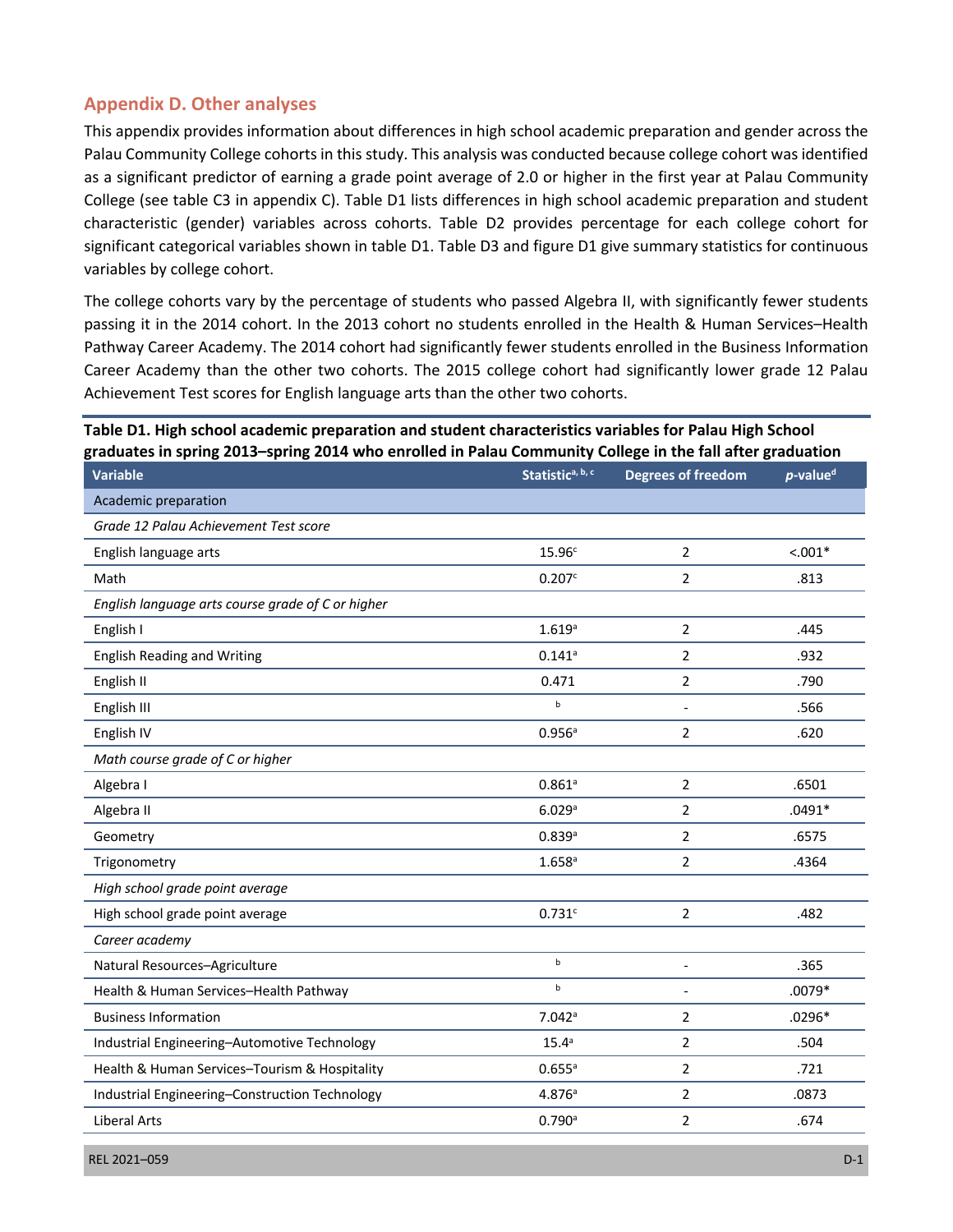| <b>Variable</b>        | Statistic <sup>a, b, c</sup> | Degrees of freedom | <i>p</i> -value <sup>d</sup> |
|------------------------|------------------------------|--------------------|------------------------------|
| Student characteristic |                              |                    |                              |
| Gender                 | $0.980^{\circ}$              |                    | .613                         |

Note: *n* = 234.

a. Chi-squared test using the  $\chi^2$  was used to calculate statistical significance.

b. Fisher Exact Test for Count Data was used to calculate statistical significance.

c. Analysis of variance using the *F-*statistic was used to calculate statistical significance.

 d. Indicates whether the difference in academic performance and student characteristic variables between Palau High School cohorts for Palau Community College enrollees is statistically significant.

Source: Authors' analyses of data from the Palau Ministry of Education and Palau Community College.

 **Table D2. Percentage of students in each college cohort for high school academic preparation variables that vary significantly by cohort for Palau High School graduates in spring 2013–spring 2014 who enrolled in Palau Community College in the fall after graduation** 

| Variable                               | 2013 | 2014           | 2015 |
|----------------------------------------|------|----------------|------|
| Math course grade of C or higher       |      |                |      |
| Algebra II                             | 83.3 | 69.7           | 84.7 |
| Career academy                         |      |                |      |
| Health & Human Services-Health Pathway | 0.0  | a              | a    |
| <b>Business Information</b>            | 12.5 | $\overline{a}$ | 19.4 |
| Number of observations                 | 96   | 66             | 72   |

Note: *n* = 234. Percentages may not sum to 100 because of rounding. Variable differences by cohort are given in table D1.

a. Cells with 10 students or fewer were suppressed to protect confidentiality.

Source: Authors' analyses of data from the Palau Ministry of Education and Palau Community College.

## **Table D3. Descriptive statistics for Grade 12 Palau Achievement Test Score for English language arts for Palau High School graduates in spring 2013–spring 2014 who enrolled in Palau Community College in the fall after**  graduation

| graduation               |             |               |                              |                |                |
|--------------------------|-------------|---------------|------------------------------|----------------|----------------|
| Palau High School cohort | <b>Mean</b> | <b>Median</b> | <b>Standard</b><br>deviation | <b>Minimum</b> | <b>Maximum</b> |
| 2013                     | 47.1        | 45.0          | 16.3                         | 20.3           | 90.2           |
| 2014                     | 41.4        | 41.6          | 13.9                         | 14.1           | 79.7           |
| 2015                     | 34.6        | 31.3          | 11.4                         | 18.3           | 73.4           |

Note: *n* = 234.